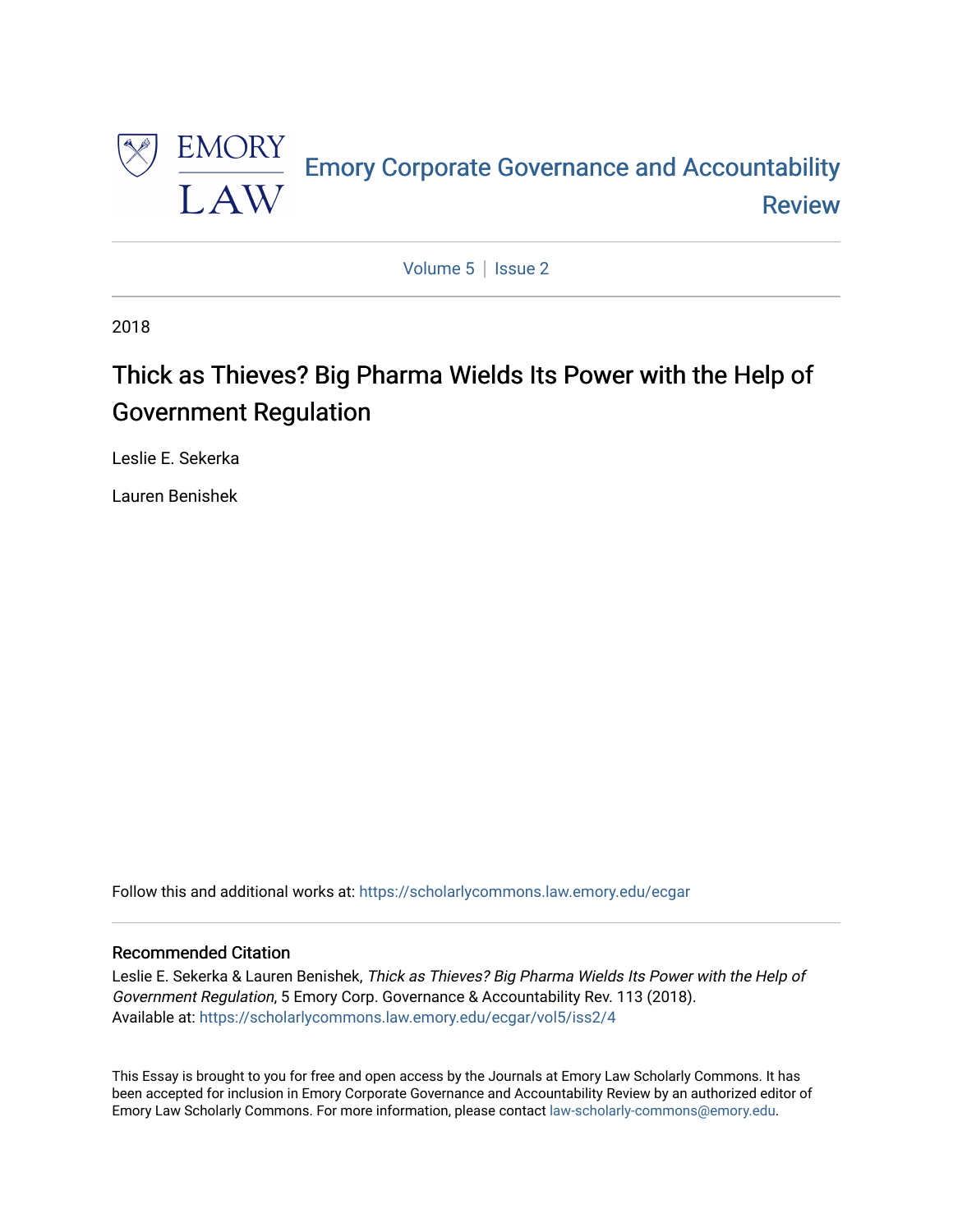# **THICK AS THIEVES? BIG PHARMA WIELDS ITS POWER WITH THE HELP OF GOVERNMENT REGULATION[†](#page-1-0)**

*Leslie E. Sekerka*[∗](#page-1-1) *Lauren Benishek*[∗∗](#page-1-2)

#### **INTRODUCTION**

Americans are barraged by an endless flow of ads that claim to remedy medical maladies with prescribed drugs. The commercials depict productive and happy lives, with suggestive associations that human flourishing can be achieved via pharmaceutical intervention. The appeals are accompanied by an exhaustive inventory of potentially negative life-altering side effects. As ads end with this depiction of relational bliss through drug use, viewers hear a fastpaced listing of monotone non-segmented disclaimers, which can range from modest impacts (e.g., slight weight gain) to very serious implications (e.g., suicidal ideations). Research suggests that hearing about the risks of use may increase consumers' trust in the advertising.<sup>[1](#page-1-3)</sup> Sufferers may also conclude that stronger means better (i.e., helping them more effectively manage their condition).[2](#page-1-4) Patients may prefer a name-brand drug because the medicine may have a higher perceived quality due to advertising and promotional activities.<sup>[3](#page-1-5)</sup> American consumers are enculturated to reinforce their desire for convenience and accessibility, while also wanting their pains to go away. Moreover, they

<span id="page-1-0"></span><sup>†</sup> Portions of this article originally appeared in: Leslie Sekerka, Debra Comer & Lauren Benishek, The Inordinate Power of Big Pharma, in BUSINESS ETHICS: BEST PRACTICES FOR DESIGNING AND MANAGING ETHICAL ORGANIZATIONS 355 (Denis Collins ed., 2018).

<span id="page-1-1"></span><sup>∗</sup> Leslie E. Sekerka, PhD, is a Professor of Management at Menlo College. Her interest in adult moral development stems from working in industry, government, and academia. She connects with Silicon Valley business leaders to resolve emerging ethical issues and is known globally as a business ethics expert, providing workshops that advance employees' moral competency. Dr. Sekerka is founding director of the Ethics in Action Center and an Academic Partner at Santa Clara University's Markkula Center for Applied Ethics.

<span id="page-1-2"></span><sup>∗∗</sup> Lauren Benishek, PhD, is an Assistant Professor at John Hopkins University, School of Medicine's Armstrong Institute for Patient Safety and Quality. She seeks to translate organizational science into practical applications that have large-scale impact. Dr. Benishek's specialties and research interests coalesce on three major themes: (1) professional talent development, (2) safety and well-being, and (3) teamwork and unit dynamics.

Special thanks to Debra Comer who contributed to the original case study, providing source material for this article.

<span id="page-1-3"></span><sup>&</sup>lt;sup>1</sup> Amanda L. Connors, Comment, Big Bad Pharma: An Ethical Analysis of Physician-Directed and Consumer-Directed Marketing Tactics, 73.1 ALB. L. REV. 243 (2009). 2 *See also* Joanne Kaufman, Think You're Seeing More Drugs Ads on TV? You Are, and Here's Why,

<span id="page-1-4"></span>N.Y. TIMES, Dec. 24, 2017, https://www.nytimes.com/2017/12/24/business/media/prescription-drugsadvertising-tv.html. 3 Kathleen Iacocca, James Sawhill & Yao Zhao, Why Brand Drugs Priced Higher Than Generic

<span id="page-1-5"></span>Equivalents, 9 INT'L J. PHARM. & HEALTHCARE MKTG. 3 (2015).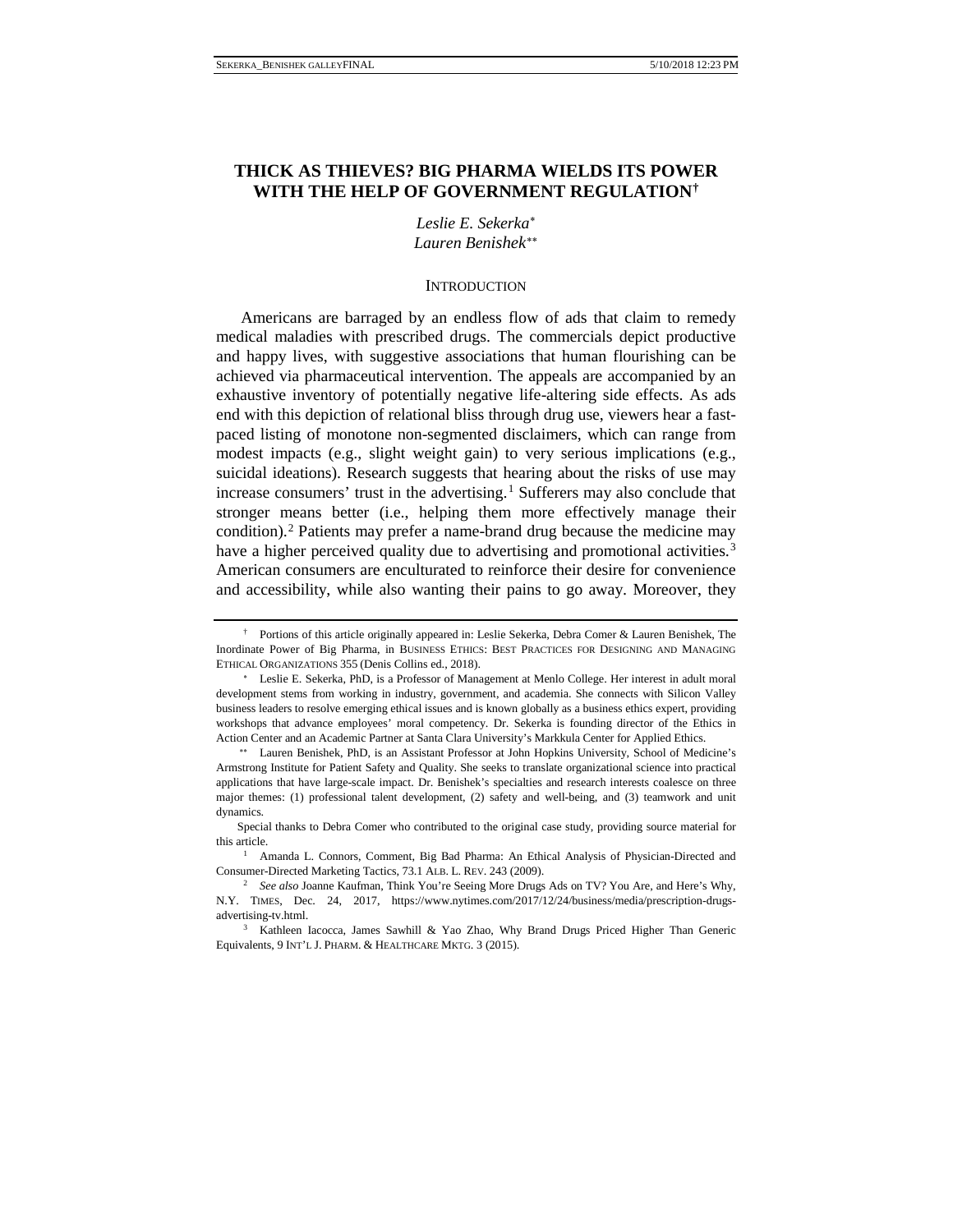expect to view ads that compel them to want novel products or new applications. When it comes to health, consumers tend to mitigate the risk of taking drugs[.4](#page-2-0) Cognitive dissonance fuels a process of rationalizing side effects as part of the cost of wellbeing.[5](#page-2-1)

Direct-to-consumer pharmaceutical advertising (DTCPA) refers to any promotional effort by a pharmaceutical company to present pharmaceutical drug information to the public in the lay media.<sup>[6](#page-2-2)</sup> Drug companies claim the ads are designed to educate patients, encourage doctor-patient dialogue, and move people to take more responsibility for their healthcare.[7](#page-2-3) Opponents suggest that this type of marketing tends to normalize obscure disorders, encourages people to believe they suffer from certain dysfunctions, and prompts framing uncommon diseases in a normal light. $8$  When pharmaceutical firms get U.S. Federal Drug Administration (FDA) approval for a new product, under the auspices of health communication, the government enables them to market the drug and create demand where none previously existed.

<span id="page-2-0"></span><sup>4</sup> Ho-Young Ahn et al., Consumers' Optimism Bias and Responses to Risk Disclosures in Direct-to-Consumer (DTC) Prescription Drug Advertising: The Moderating Role of Subjective Health Literacy, 48 J. CONSUMER AFFAIRS 175 (2014).

<span id="page-2-1"></span><sup>&</sup>lt;sup>5</sup> Johanna Jarcho et al., The Neural Basis Rationalization: Cognitive Dissonance Reduction during Decision Making, SOCIAL COGNITIVE AND AFFECTIVE NEUROSCIENCE, no. 6.4, 2011, at 460-67.

<span id="page-2-2"></span><sup>6</sup> Billion Dollar Pills, ECONOMIST (Jan. 25, 2007), https://www.economist.com/node/8585891 (in America, direct-to-consumer drug advertising has increased from spending of \$1.1 billion in 1997 to \$4.5 billion in 2006); The Impact of Direct-to-Consumer Advertising, U.S. FOOD AND DRUG ADMIN., https://www.fda.gov/Drugs/ResourcesForYou/Consumers/ucm143562.htm (last visited Mar. 20, 2018).

<span id="page-2-3"></span><sup>7</sup> Editorial, Turn the Volume Down on Drug Ads, N.Y. TIMES (Nov. 27, 2015), https://www.nytimes. com/2015/11/27/opinion/turn-the-volume-down-on-drug-ads.html. 8 Michael Wilkes et al., Direct-to-Consumer Prescription Drug Advertising: Trends, Impact, and

<span id="page-2-4"></span>Implications, 2000 HEALTH AFF. 19(2) at 110, 112.; Martin Hirsch (2008). Side effects of corporate greed: Pharmaceutical companies need a dose of corporate social responsibility. 9 MINN. J. L., SCI. & TECH. 607 (2008).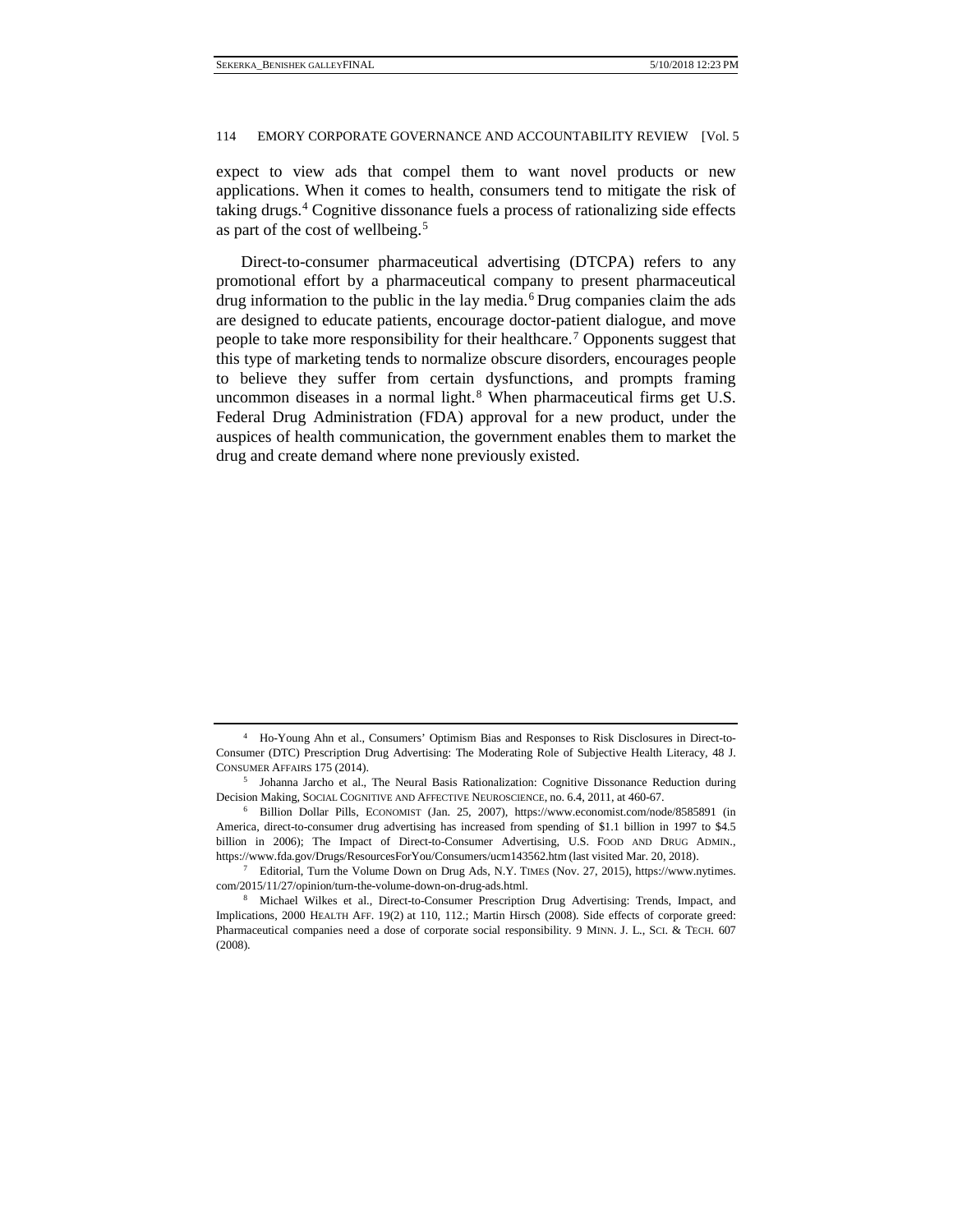| Drug/Maker                      | Advertisement<br>(in USD millions) | Purpose                        |
|---------------------------------|------------------------------------|--------------------------------|
| Humira/AbbVie                   | \$439                              | Anti-inflammatory              |
| Lyrica/Pfizer                   | \$392                              | Nerve pain<br>management       |
| Eliquis/Bristol-Myers<br>Squibb | \$296                              | Blood thinner                  |
| Xeljanz/Pfizer                  | \$258                              | Anti-inflammatory              |
| Opdivo/Bristol-Myers<br>Squibb  | \$168                              | Cancer treatment               |
| Chantix/Pfizer                  | \$151                              | Smoking cessation              |
| Cialis/Lilly                    | \$150                              | Erectile dysfunction           |
| Trulicity/Lilly                 | \$142                              | Increase glucose<br>(diabetes) |
| Prevnar/Pfizer                  | \$142                              | Pneumonia vaccine              |

|  | Table 1. Top U.S. Drug Advertisement Expenditures (2016) <sup>9</sup> |  |
|--|-----------------------------------------------------------------------|--|
|  |                                                                       |  |

The pharmaceutical industry spends hundreds of millions of dollars annually to market its products. Direct-to-consumer prescription ads are the second-fastest growing ad category, competing with other top marketers stemming from automotive, fast food, insurance, and cable/wireless providers.[10,](#page-3-1)[11](#page-3-2) Ad spending for television by pharmaceutical companies has more than doubled in the last four years, representing a 65% increase in this genre since 2012. It is currently the seventh largest ad category in the U.S.,

<span id="page-3-0"></span><sup>9</sup> Jon Swallen, Drug Advertising Booms to \$6.4 Billion, KANTAR (May 8, 2017, 4:00 PM), http://us.kantar.com/business/health/2017/drug-advertising-booms/.

<span id="page-3-1"></span><sup>&</sup>lt;sup>10</sup> Rachel Kornfield et al., Trends in Exposure to Televised Prescription Drug Advertising, 2003–2011, 48 AM.J. PREVENTIVE MEDICINE 5 (May 2015).

<span id="page-3-2"></span><sup>&</sup>lt;sup>11</sup> Bruce Horovitz & Julie Appleby, Prescription drug costs are up; So are TV ads promoting them, USA TODAY (Mar. 16, 2017, 7:04 AM), https://www.usatoday.com/story/money/2017/03/16/prescriptiondrug-costs-up-tv-ads/99203878/.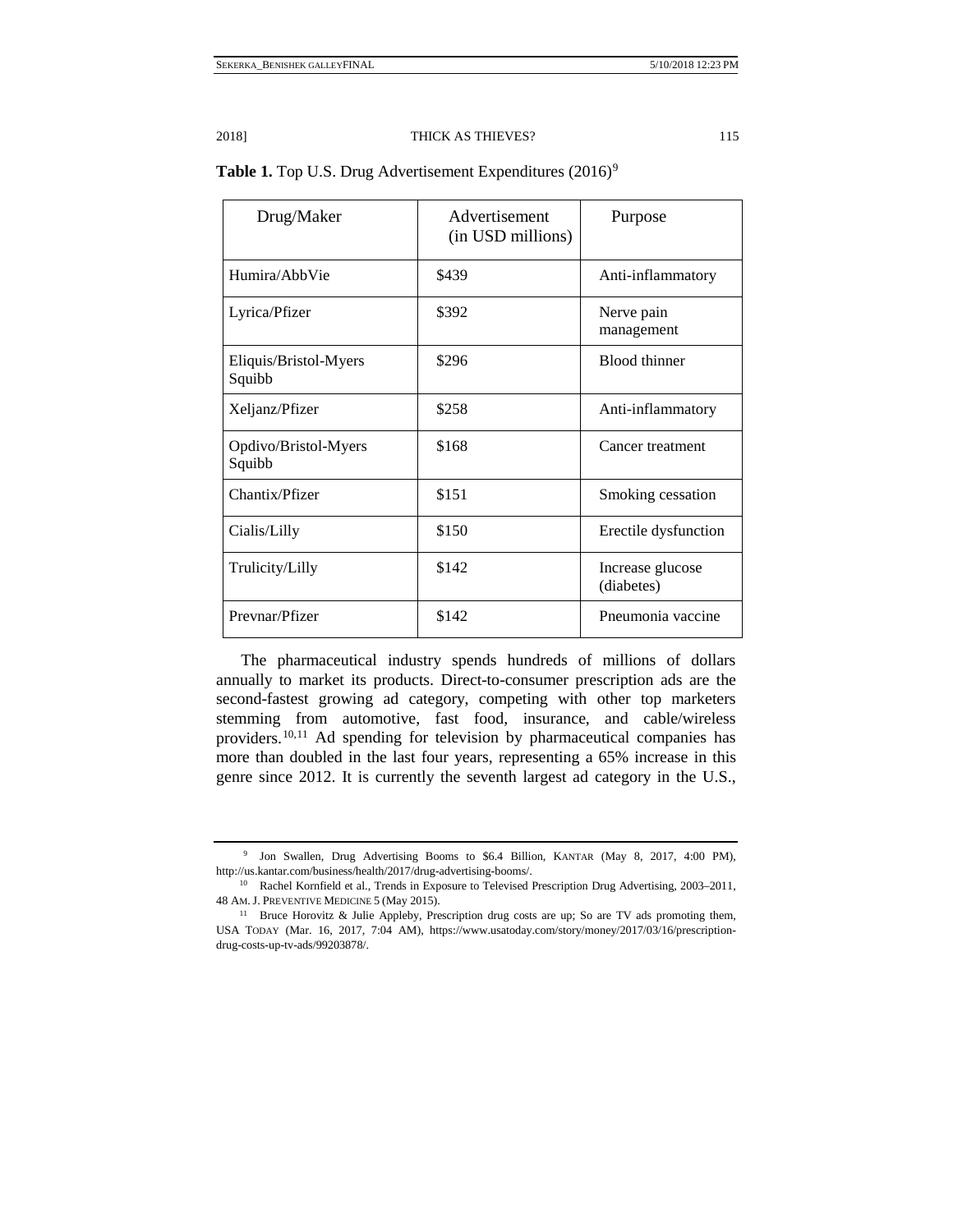investing \$6.4 billion in 2016.<sup>[12](#page-4-0)</sup> Table 1 offers examples of top U.S. drug advertisement expenditures in 2016.[13](#page-4-1) Yet, greater ad spending does not necessarily correlate with product effectiveness. One of the most advertised drugs in 2016, Jublia (a toe fungus treatment),  $^{14}$  $^{14}$  $^{14}$  costs about \$600 a bottle but is reported to work in fewer than 20% of users.<sup>[15](#page-4-3)</sup>

In 2016, 80 prescription drug advertisements were televised every hour, totaling 1,920 drug ads directed at American viewers per day.[16](#page-4-4) Television networks—ABC, CBS, NBC—along with cable channels like CNN draw millions of dollars from pharmaceutical advertising, approximately 8% of their ad revenue[.17](#page-4-5) Given U.S. viewers watch about five hours of television *daily*, [18](#page-4-6) many citizens are likely to spend more time listening to pharmaceutical advertisements than talking with their physician (typically 15 minutes per visit, four times a year).  $19,20,21$  $19,20,21$  $19,20,21$  $19,20,21$ 

All this advertising can increase the cost of prescription drugs.<sup>[22](#page-4-10)</sup> Ironically, these ads actually serve as tax deductions for pharmaceutical firms.<sup>[23](#page-4-11)</sup> Legislation to eliminate this deduction is currently being debated in the U.S. Congress but powerful lobby groups backed by the industry are challenging

<sup>17</sup> Horovitz, *supra* note 10.

<span id="page-4-6"></span><span id="page-4-5"></span><sup>18</sup> John Koblin, How Much Do We Love TV? Let Us Count the Ways, N.Y. TIMES (June 30, 2016), https://www.nytimes.com/2016/07/01/business/media/nielsen-survey-media-viewing.html.

<span id="page-4-0"></span><sup>&</sup>lt;sup>12</sup> Jon Swallen, Drug Advertising Booms to \$6.4 Billion, KANTAR (May 8, 2017, 4:00 PM), http://us.kantar.com/business/health/2017/drug-advertising-booms/.

<sup>13</sup> *Id.*

<span id="page-4-2"></span><span id="page-4-1"></span><sup>&</sup>lt;sup>14</sup> Aimee Picchi, Drug ads: \$5.2 billion annually—and rising, CBS NEWS: MONEYWATCH (Mar. 11, 2016, 3:25 PM), https://www.cbsnews.com/news/drug-ads-5-2-billion-annually-and-rising/.

<span id="page-4-3"></span><sup>15</sup> Treating Toenail Fungus, CONSUMER REPORTS (Jan. 7, 2016), https://www.consumerreports.org/ health/treating-toenail-fungus/.

<span id="page-4-4"></span><sup>&</sup>lt;sup>16</sup> Alix Spiegel, Selling Sickness: How Drug Ads Changed Healthcare, NPR (Oct. 13, 2009), http://www.npr.org/templates/story/story.php?storyId=113675737.

<span id="page-4-7"></span><sup>19</sup> Carol Peckham, Medscape Physician Compensation Report 2016, MEDSCAPE (Apr. 1, 2016), http://www.medscape.com/features/slideshow/compensation/2016/public/overview?src=wnl\_physrep\_160401 \_mscpedit&uac=232148CZ&impID=1045700&faf=1#page=26.

<span id="page-4-8"></span><sup>&</sup>lt;sup>20</sup> Tim Mackey & Bryan Liang, It's Time to Shine the Light on Direct-to-Consumer Advertising, 13 ANNALS FAMILY MEDICINE 82 (2015).

<span id="page-4-9"></span><sup>&</sup>lt;sup>21</sup> Niall McCarthy, Americans Visit Their Doctor 4 Times A Year. People In Japan Visit 13 Times A Year [infographic], FORBES (Sep. 4, 2014, 8:47 AM), https://www.forbes.com/sites/niallmccarthy/2014/09/04/ americans-visit-their-doctor-4-times-a-year-people-in-japan-visit-13-times-a-yearinfographic/#35107e87e347/.

<span id="page-4-10"></span><sup>22</sup> Thomas Dibacco, Just say no to drug ads on TV, WASH. TIMES (Feb. 8, 2017), https://www.washingtontimes.com/news/2017/feb/8/drug-ads-on-tv-should-be-banned/.

<span id="page-4-11"></span><sup>23</sup> Insideradio, Tax bill targets big pharma advertising deductions. (March 13, 2018), http://www. insideradio.com/free/tax-bill-targets-big-pharma-advertising-deductions/article\_5db46c5a-2685-11e8-bb4e-1ba75015db76.html.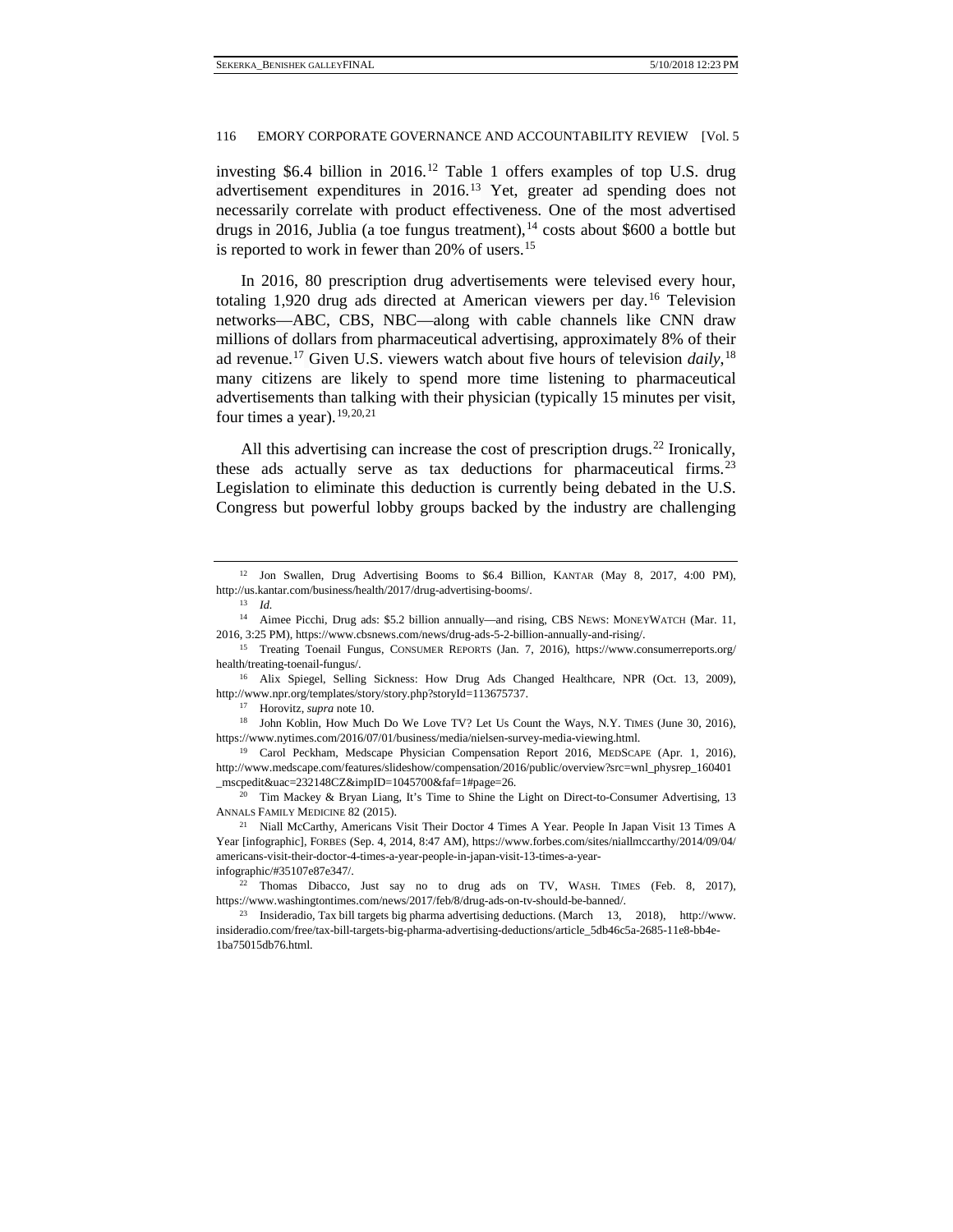these reforms with tenacious veracity.<sup>[24](#page-5-0)</sup> To better understand the interconnections between the U.S. government and the pharmaceutical industry, it is important to explain the industry's historical context. From there, issues can be discussed and ideas for systemic change considered.

## I. THE GENESIS OF BIG PHARMA

To understand what drives these ads, it is necessary to examine the trilliondollar pharmaceutical industry known as Big Pharma. Big Pharma is the name ascribed to a consortium of the world's largest drug companies. The term is applied to the vast and influential pharmaceutical industry and its trade group in the U.S., known as the Pharmaceutical Research and Manufacturers of America (PhRMA). Given the astronomical amount of money made in the global prescription drug business, the industry has inordinate power and influence over consumers' lives. It is no surprise, then, that Big Pharma is the subject of heated debate amongst many stakeholder groups.<sup>[25](#page-5-1)</sup>

Drug companies like Merck, Eli Lilly, and Roche; and chemical firms like Bayer, ICI, Pfizer, and Sandoz, have been in business for more than 100 years, going back to a time when most medicines were sold without prescriptions and roughly half were provided by local druggists. The period between 1918 and 1939 was marked by the discovery and modest production of penicillin and insulin.[26](#page-5-2) As demand for analgesics and antibiotics escalated during World War II, a government-supported international collaboration, including Merck, Pfizer, Squibb, and Lilly, sought to mass produce penicillin.<sup>[27](#page-5-3)</sup> The unprecedented success of this effort signaled a new direction for drug development involving collaboration between companies and the government, forecasting the advent of the modern pharma industry.

The implementation of state healthcare systems in the post-war period created a more stable market for prescribing and reimbursement processes. For example, in 1957 the UK established a pricing scheme that enabled reasonable

<span id="page-5-0"></span><sup>&</sup>lt;sup>24</sup> Beth Bulick, Tax bill may target pharma's DTC deduction, but ad industry's ready to defend it, FIERCEPHARMA (Dec. 11, 2017, 8:06 AM), https://www.fiercepharma.com/marketing/tax-bill-may-look-todeny-pharma-advertising-deduction-but-ad-association-ready-to-defend.

<span id="page-5-1"></span><sup>25</sup> *See generally* MARCIA ANGELL, THE TRUTH ABOUT THE DRUG COMPANIES: HOW THEY DECEIVE US AND WHAT TO DO ABOUT IT (Random House, reprt. ed. 2005).

<span id="page-5-2"></span><sup>&</sup>lt;sup>26</sup> David Taylor, The Pharmaceutical Industry and the Future of Drug Development, 41 PHARMACEUTICALS IN THE ENVIRONMENT 1 (R. Hester & R. Harrison eds., 2015).<br><sup>27</sup> Discovery and Development of Penicillin, AM. CHEMICAL SOC. INT'L HISTORIC CHEMICAL

<span id="page-5-3"></span>LANDMARKS, https://www.acs.org/content/acs/en/education/whatischemistry/landmarks/flemingpenicillin.html (last visited Apr. 13, 2018).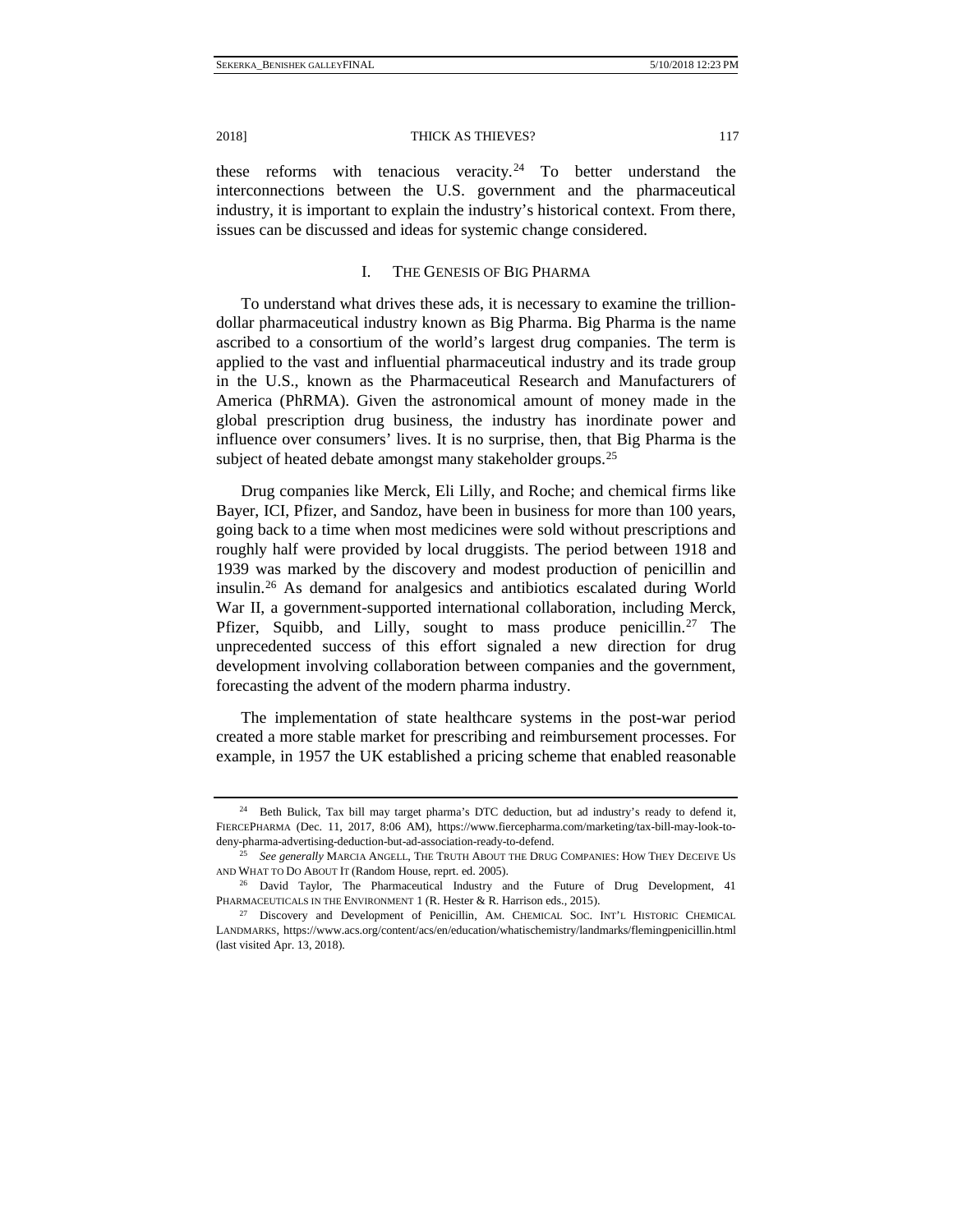investment returns and incentivized commercial investment in the research and manufacture of new products.<sup>[28](#page-6-0)</sup> In the ensuing years, consumers benefited from the introduction of over-the-counter products like acetaminophen and ibuprofen, complemented by completely new classes of pharmaceuticals such as oral contraceptives, betablockers, ACE inhibitors, benzodiazepines, and a range of cancer treatments.<sup>[29](#page-6-1)</sup>

Between 1980–2000, drug development was largely in the hands of multinationals, prompting the creation of "blockbuster drugs." These chemical compounds were designed to become consumer staples as treatments for common, chronic ailments. For example, the ulcer medication Tagamet quickly reached \$1 billion in sales, followed by a succession of other blockbusters like Eli Lilly's Prozac (the first serotonin reuptake inhibitor) and Astra's Omeprazole (the first proton pump inhibitor). Pfizer's cholesterol drug Lipitor became the best-selling drug of all time, with \$125 billion in sales over 15 years. Pharmaceuticals strategically promote products expected to become the most profitable. For example, in 2011 Boehringer Ingelheim spent \$464 million advertising its blood thinner Pradaxa. The investment appears to have paid off: the drug passed the \$1 billion sales mark the following year.

Today, prescription drugs are a massive market. Americans spent \$325 billion in 2015 (equating to 1.8% of GDP and 10% of total national health expenditures) on retail prescriptions alone (not including drugs administered directly by healthcare providers).<sup>[30](#page-6-2)</sup> Critics are concerned that pharmaceutical firms are driven more by financial self-interest than by their espoused values to serve society. Given today's legal environment, this industry is expected to reach \$5.7 trillion by 2026, representing a 5/5% growth rate per year (2017- 2026).[31](#page-6-3) Pharmaceuticals have an especially robust duty to society because they have the power to contribute to or deny the ability to live a healthy life.

<span id="page-6-0"></span><sup>&</sup>lt;sup>28</sup> Lesley Hannah & Jessica Phillips, Is the Current UK System of Pharmaceutical Price Regulation Working?, LEXOLOGY (Feb. 20, 2017), https://www.lexology.com/library/detail.aspx?g=4f3f95a6-a667-4d6da113-09ec8a094cdd.<br><sup>29</sup> DAVID TAYLOR, The Pharmaceutical Industry and the Future of Drug Development, in

<span id="page-6-1"></span>PHARMACEUTICALS IN THE ENVIRONMENT (VOL. 41) (R. Hester & R. Harrison eds., 2015).

<span id="page-6-2"></span><sup>&</sup>lt;sup>30</sup> Peter Olson & Louise Sheiner, The Hutchins Center Explains: Prescription Drug Spending, BROOKINGS (Apr. 26, 2017), https://www.brookings.edu/blog/up-front/2017/04/26/the-hutchins-centerexplains-prescription-drug-spending/.

<span id="page-6-3"></span><sup>&</sup>lt;sup>31</sup> National Health Expenditure Projections 2017–2026: Forecast Summary, CTRS. FOR MEDICARE & MEDICAID SERVS. (2018), https://www.cms.gov/Research-Statistics-Data-and-Systems/Statistics-Trends-and-Reports/NationalHealthExpendData/Downloads/ForecastSummary.pdf.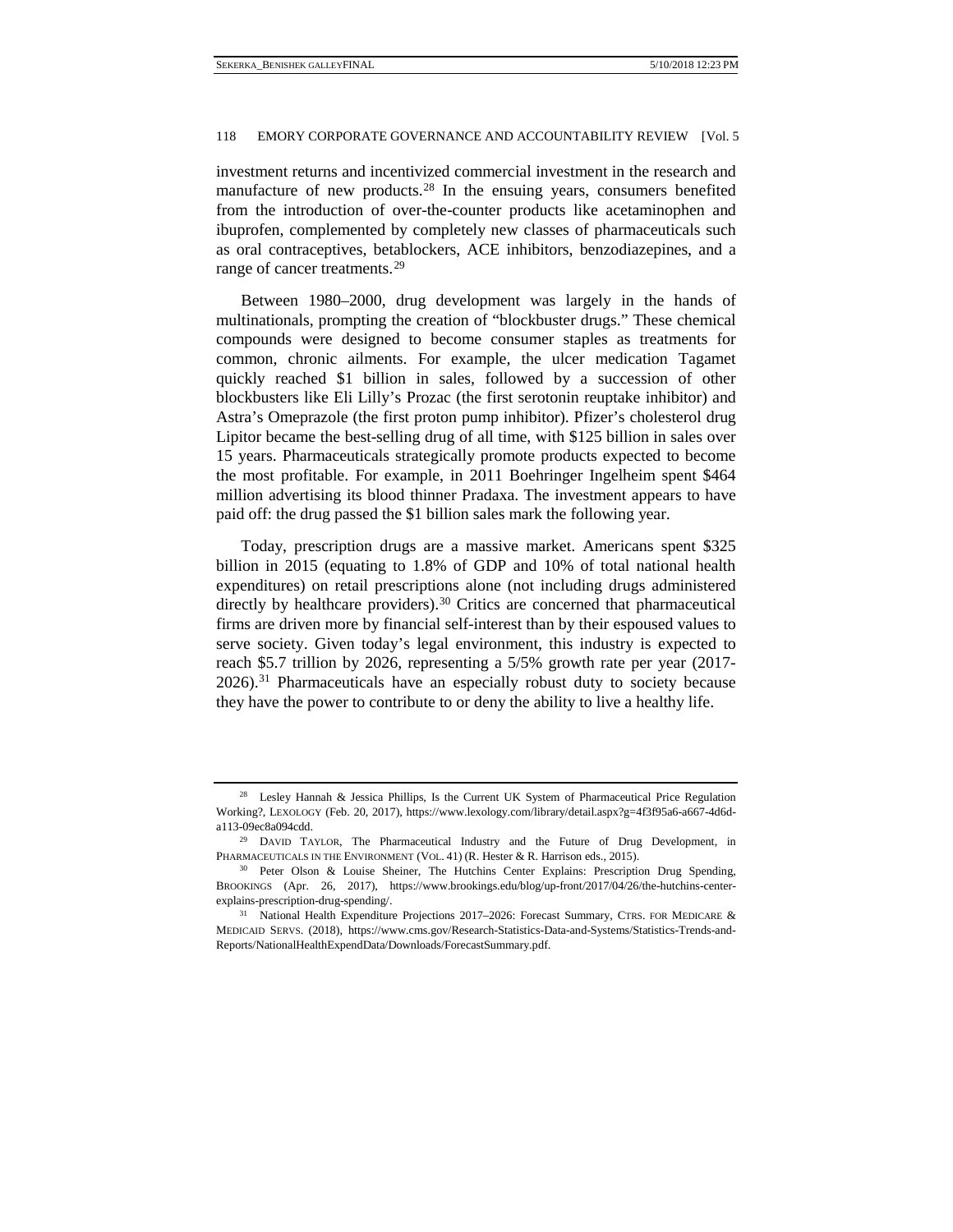#### II. DIRECT-TO-CONSUMER PHARMACEUTICAL ADS

Ventola's research provides historical context for DTCPA practices today.[32](#page-7-0) The Division of Drug Marketing, Advertising, and Communications (DDMAC) within the FDA is responsible for DTCPA's regulation.<sup>[33](#page-7-1)</sup> The FDA was given authority to approve pharmaceutical products for marketing in the U.S., as a result of the Federal Food, Drug, and Cosmetic Act, passed in 1938.<sup>[34](#page-7-2)</sup> In 1962, the FDA was afforded statutory authority to regulate prescription drug labeling and advertising. Most recently, in 1969, the FDA stipulated that pharmaceutical ads must (1) not be false or misleading, (2) fairly represent a drugs risks and benefits, (3) include facts that are "material" to the product's advertised uses, and (4) briefly summarize every risk described in the product's labeling.<sup>[35](#page-7-3)</sup> During the 1980s, the political climate became more favorable to the pharmaceutical industry. Patients also became more active participants in their medical decision-making, interacting with their healthcare providers.

With television introducing DTCPAs, the FDA had to consider new questions about how consumer drug advertising should be regulated.<sup>[36](#page-7-4)</sup> In 1983, the FDA imposed a voluntary moratorium, requesting that pharmaceutical firms sustain from DTCPA while the agency studied the issue. $37$  In 1985, the FDA published a notice in the *Federal Register* claiming regulatory jurisdiction over DTCPA, affirming that the prior standards of "fair balance" and "brief summary", were sufficient to protect American consumers against deceptive or misleading claims.<sup>[38](#page-7-6)</sup> Including additional information was deemed costly and time prohibitive by pharmaceutical firms. As a result, ads ultimately ended up being largely geared to encourage help-seeking, rather than making direct product claims. Providing medical information to patients via DTCPA's presumably empowers them to discuss these treatments with their providers.

<span id="page-7-0"></span><sup>&</sup>lt;sup>32</sup> C. Ventola, Direct-to-Consumer Pharmaceutical Advertising: Therapeutic or Toxic?, 36 PHARMACY & THERAPEUTICS 669 (Oct. 2011).

<sup>33</sup> *Id.*; *see also* Connors, *supra* at note 23.

<span id="page-7-2"></span><span id="page-7-1"></span><sup>34</sup> William Boden & George Diamond, DTCA for PTCA – Crossing the Line in Consumer Health Education?, 358 NEW ENG. J. MED. 2197 (May 2008).

<sup>35</sup> *Id.*

<span id="page-7-6"></span><span id="page-7-5"></span><span id="page-7-4"></span><span id="page-7-3"></span><sup>36</sup> *See* Jeremy Greene & David Herzberg, HIDDEN in PLAIN SIGHT Marketing Prescription Drugs to Consumers in the Twentieth Century, 100 AM.J. PUB. HEALTH 793 (May 2010).

<sup>37</sup> *Id.*

<sup>38</sup> *Id.*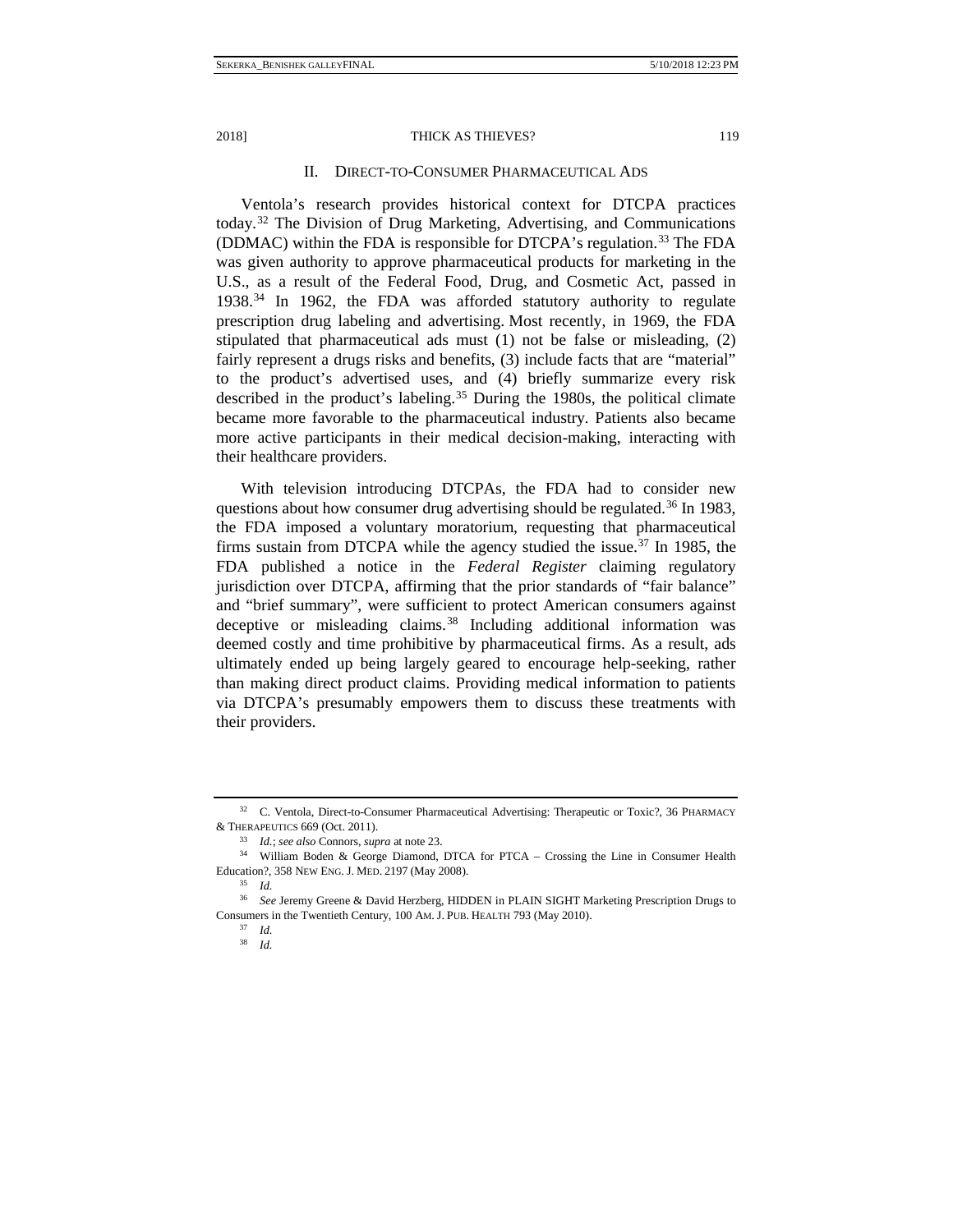Twelve years later, after a hearing in 1995, the FDA issued a draft guidance (with final regulations in 1999), explaining that advertisers had to include only "major risks" and provide an "adequate provision" that would direct viewers elsewhere to access complete "brief summary" information elsewhere (via a toll-free number, a healthcare provider, website, etc.).<sup>[39](#page-8-0)</sup> In 1997, advertising of prescription drugs and medical devices was legalized. The FDA further relaxed the regulations in 2004, eliminating complete prescribing information in print product claim ads and allowing the inclusion of a simplified brief summary instead.<sup>[40](#page-8-1)</sup> At this point, pharmaceutical companies only had to provide information on "major risks" and provide simplified language (i.e., easier for the average consumer to understand).  $41$ 

The FDA continues to regulate DTCPA, but critics say that now rules are too relaxed and inadequately enforced.[42](#page-8-3) Scholars writing for the *New England Journal of Medicine* suggest that DTCPA increases pharmaceutical sales by wielding a double-edged sword. The ads can simultaneously avert underuse, but also contribute to potential overuse.[43](#page-8-4) Serious concerns were expressed and DTCPAs received increased attention when some very heavily advertised drugs were suddenly removed from the market, after finding that they carried serious risks. In 2015, the American Medical Association (AMA) voted that the U.S. government should impose a ban on this practice. And yet, DTCPAs continue to appear with disturbing regularity. The U.S. and New Zealand remain the only two countries that permit these types of advertisements.<sup>[44](#page-8-5)</sup> It is therefore no coincidence that citizens of [only two countries](http://www.commonwealthfund.org/publications/issue-briefs/2015/oct/us-health-care-from-a-global-perspective) take an average of more than two prescription medications regularly: the U.S. and New Zealand.<sup>[45](#page-8-6)</sup>

The USFDA, the agency responsible for pharmaceutical regulation, has done little to address the AMA's concern that these ads prompt consumers to seek inappropriate drugs and to believe that there is a pill for every ill, even for

<sup>39</sup> Gregory Abel et al., Direct-to-Consumer Advertising in Oncology, 11 ONCOLOGIST 217 (2006).

<span id="page-8-1"></span><span id="page-8-0"></span><sup>40</sup> Amy Shaw, Direct-to-Consumer Advertising (DTC) of Pharmaceuticals, PROQUEST (Mar. 2008), citeseerx.ist.psu.edu/viewdoc/download?doi=10.1.1.549.4384&rep=rep1&type=pdf.

<span id="page-8-2"></span><sup>41</sup> C. Ventola, Direct-to-Consumer Pharmaceutical Advertising: Therapeutic or Toxic?, 36 PHARMACY & THERAPEUTICS 669 (Oct. 2011).

<span id="page-8-3"></span><sup>42</sup> *See* Connors, *supra* at note 25. *See also* Donahue JM, Cervasco M, Rosenthal MB. A decade of direct-to-consumer advertising of prescription drugs. NEW ENG.J. MED. 2007; 357(7):673–81.

<sup>43</sup> *Id.*

<span id="page-8-5"></span><span id="page-8-4"></span><sup>44</sup> Direct-to-consumer Advertising Under Fire, WORLD HEALTH ORG., http://www.who.int/bulletin/ volumes/87/8/09-040809/en/ (last visited May 3, 2018).

<span id="page-8-6"></span><sup>45</sup> U.S. Health Care from a Global Perspective, COMMONWEALTH FUND, http://www. commonwealthfund.org/publications/issue-briefs/2015/oct/us-health-care-from-a-global-perspective (last visited Mar. 26, 2018).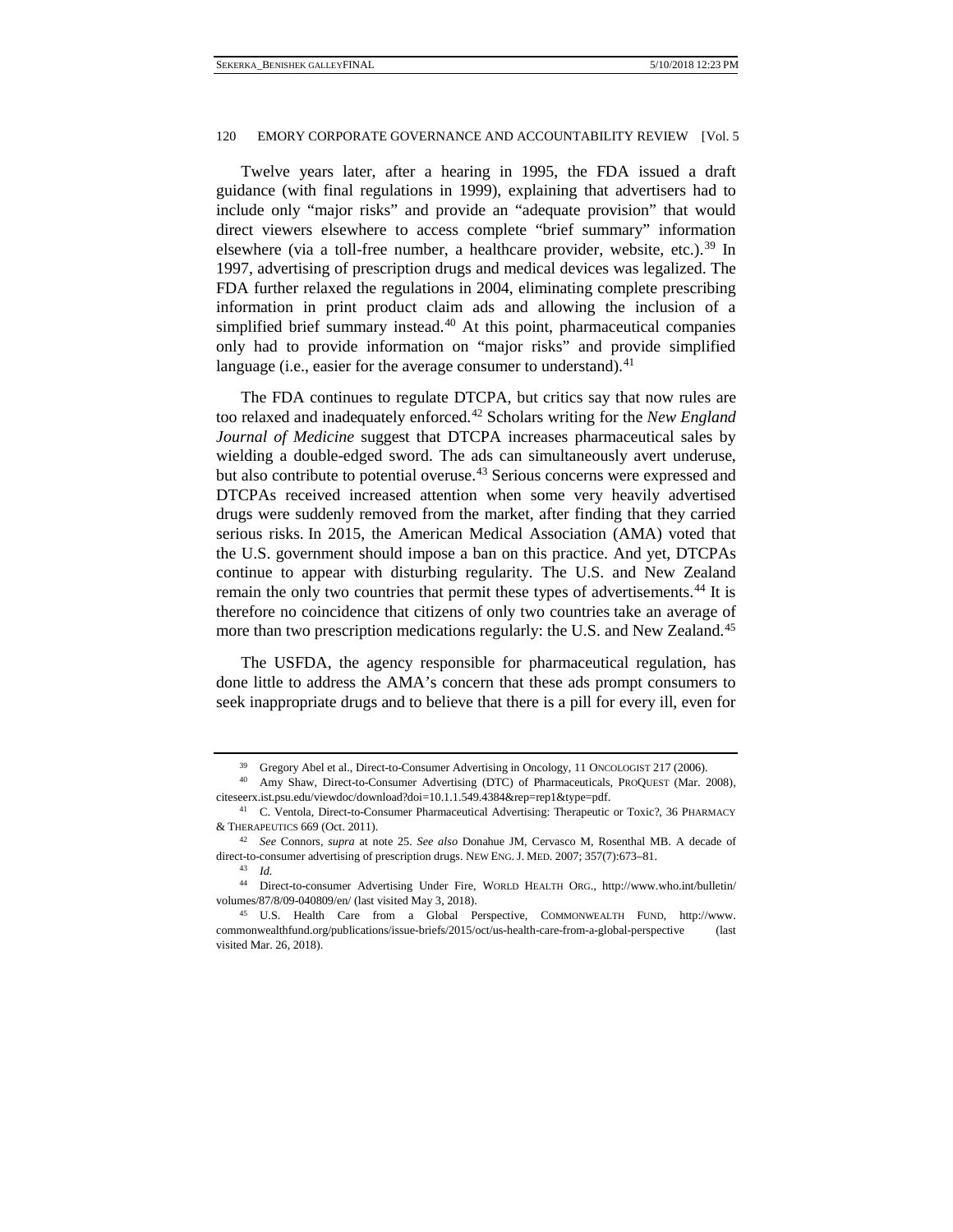2018] THICK AS THIEVES? 2018 121

conditions effectively treated through diet and exercise.[46](#page-9-0) Marcia Angell, former editor-in-chief of *The New England Journal of Medicine* disputes pharmaceutical companies' arguments that they need to boost profits to fund their research. She explains how these ads are "designed to convince people that they need pills… that happen to be more expensive" (i.e., typically those just entering the market).<sup>47</sup> When consumers go to see their physician, their requests for specific medications they have seen advertised are likely to be honored. Doctors do not want to lose patients, and they need to move quickly. Given expectations to see greater numbers of patients, it may be easier and faster to write a prescription than to discuss alternatives. Consumers have also started to expect easy, passive medication-based solutions to health concerns, becoming less interested in discussing other options (e.g., diet, lifestyle changes) that may be less convenient, but better for their long-term health. Between 1999-2012 there were significant increases in adult prescription drugs: from 51% in 1999-2000 to 59% in 2011-2012. During the same time, the prevalence of polypharmacy (use of multiple drugs to treat a single ailment/condition) also increased from 8.2% to 15%.[48](#page-9-2)

One study showed that people who regard DTCPA positively or neutrally may be more vulnerable to ad messaging. Promotion-focused ads that highlight positive health outcomes are favorable to individualistic-oriented persons whereas prevention-focused ads that underscore negative health outcomes (of not taking a drug) are favored by interdependent-oriented persons.<sup>[49](#page-9-3)</sup> When an ad's focus matches their personal orientation, viewers are more likely to conclude a causal connection between taking the pharmaceutical and achieving the desirable lifestyle depicted in the ad. Furthermore, another study noted that the motivation for taking a drug (i.e., to live a desirable lifestyle versus to avoid pain or negative outcomes) was predominant and repeatedly reinforced within ads while risk information was presented only once.<sup>[50](#page-9-4)</sup> Doctors are also influenced, led to prescribe name brand drugs, which may not be better than generic alternatives.

<sup>46</sup> *See* Ventola, *supra* at note 29.

<span id="page-9-1"></span><span id="page-9-0"></span><sup>47</sup> Interview: Marcia Angell, GPB: FRONTLINE (June 19, 2003), https://www.pbs.org/wgbh/pages/frontline/shows/other/interviews/angell.html.

<span id="page-9-2"></span><sup>48</sup> Elizabeth Kantor et al., Trends in Prescription Drug Use among Adults in the United States from 1999–2012, 314 JAMA 1818 (2015).

<span id="page-9-3"></span><sup>49</sup> Nithima Sumpradit et al., "Give Me Happiness" or "Take Away My Pain": Explaining consumer responses to prescription drug advertising, 2 COGENT BUS. & MGMT. 1 (2015).

<span id="page-9-4"></span><sup>50</sup> N. Sumpradit et al., A Cross-Media Content Analysis of Motivational Themes In Direct-To-Consumer Prescription Drug Advertising, 26(1) CLINICAL THERAPEUTICS 135 (2004).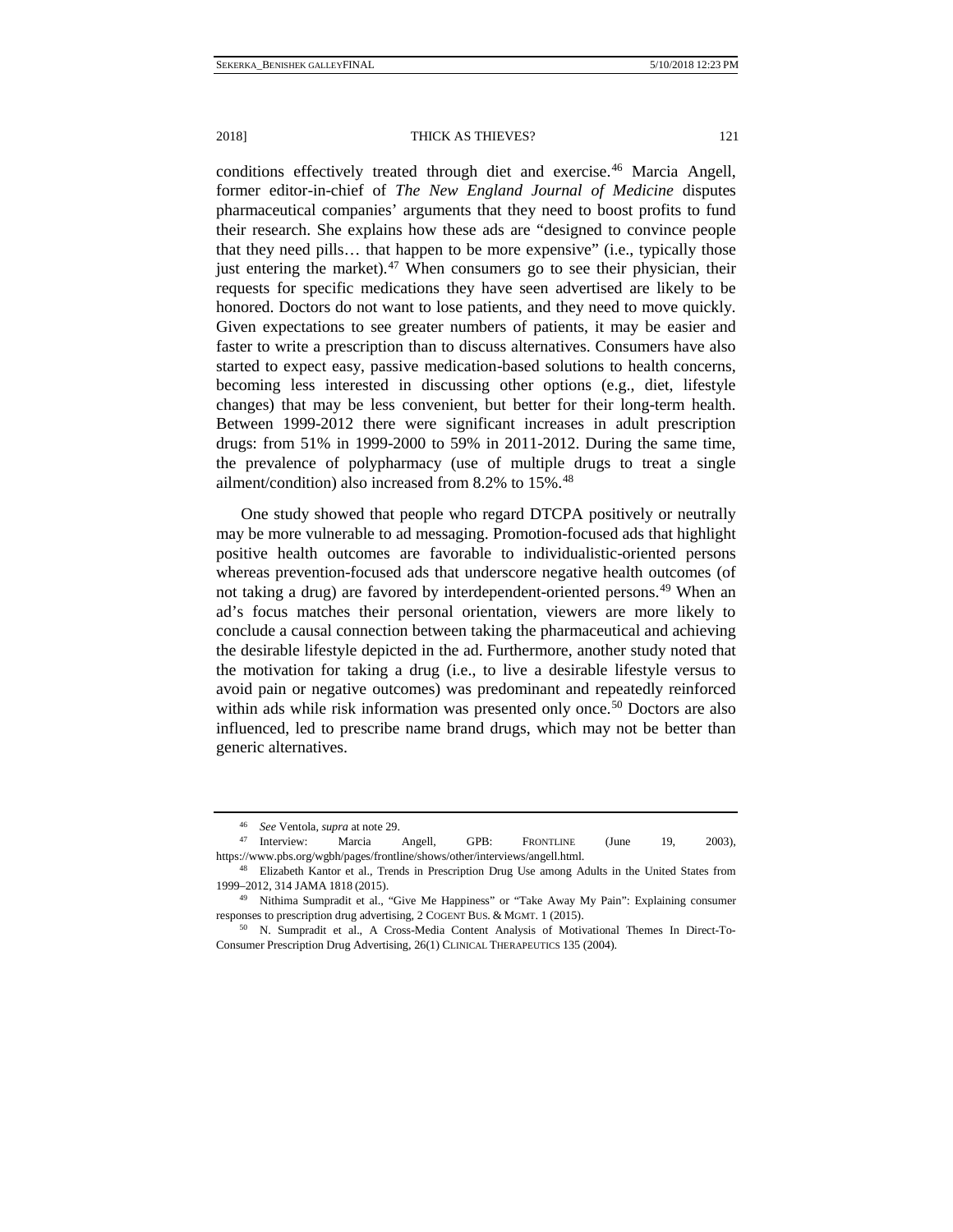In probing the contours of this issue, we must consider whether consumers experience the benefits defendants claim that DTCPAs provide. If, for instance, a consumer suffers a psychiatric or neurological illness that can impair their decision making capacity, they may be at risk of undue influence from these ads. [51](#page-10-0) Yet, one study found that 18% of the 50 drugs advertised most assiduously in the U.S. were medications used to treat these kinds of disorders.[52](#page-10-1)

One physician described how helpful conversations between patient and doctor, which pharmaceutical ads supposedly prompt, are not helpful when they hijack precious time in an already brief encounter.<sup>[53](#page-10-2)</sup> He explained that he wants to focus on what is most relevant and beneficial for his patients' health, adding: "If I have to spend my time fending off marketing for a condition you don't have or a drug that's of no possible benefit to you, our time hasn't been used productively."[54](#page-10-3) The medical community has shared its belief that DTCPA creates an inappropriate demand for medications and/or a demand for inappropriate medications.[55](#page-10-4)

The Protecting Americans from Drug Marketing Act was introduced in 2009, a bill designed to encourage companies to focus on developing new medicines, instead of developing marketing schemes. Legislation, which would amend the Internal Revenue Code (removing the tax deduction), is part of a growing trend to minimize the pervasiveness of DTCPA. Policymakers have asked for a three-year [moratorium](https://www.statnews.com/pharmalot/2016/02/22/rosa-delauro-bill-drug-ads/) on advertising newly approved prescription drugs to consumers. Again, the AMA called for a ban on this form of promotion, with support from a variety of stakeholder groups. But efforts to push for a ban have stalled, given free-speech arguments made by the powerful drug lobby and assertions that such ads provide valuable information to patients about treatment options. Now moving to explore other aspects of the relationship between Big Pharma and the U.S. government, we can see how transactional reciprocity appears to fuel how legislation is cultivated and imposed.

<span id="page-10-0"></span><sup>&</sup>lt;sup>51</sup> Matthew Hollon, Direct-to-consumer marketing of prescription drugs: a current perspective for neurologists and psychiatrists, 18 CNS DRUGS 69 (2004).

<sup>52</sup> *Id.*

<span id="page-10-2"></span><span id="page-10-1"></span><sup>53</sup> John Schumann, Those TV Drug Ads Distract Us From The Medical Care We Need, NPR (Apr. 29, 2017, 5:00 AM), https://www.npr.org/sections/health-shots/2017/04/29/525877472/those-tv-drug-ads-distractus-from-the-medical-care-we-need.

<sup>54</sup> *Id.*

<span id="page-10-4"></span><span id="page-10-3"></span><sup>55</sup> *Id.* at 1098 (quoting from Prescription Drug Advertising Direct to the Consumer, 88 PEDIATRICS 174, 175 (1991)).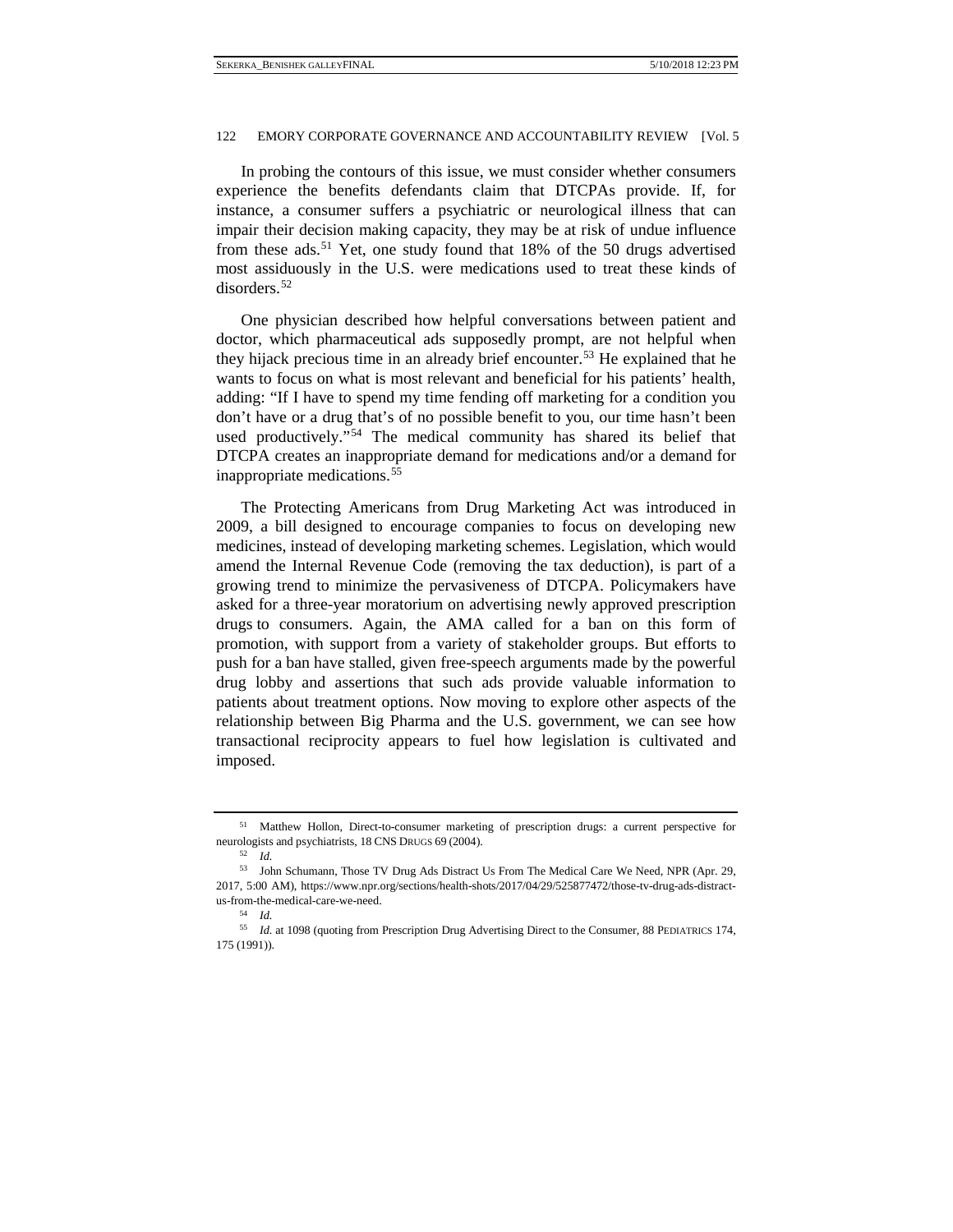#### 2018] THICK AS THIEVES? 2018 123

#### III. GOVERNMENT REGULATION

Government regulation is designed to ensure that businesses serve the public good, not just a fiduciary duty to their shareholders. But it is debatable if, when, and how these regulatory efforts effectively serve the public. Looking back, the 1940s, known as the "antibiotic era," prompted a robust period for the discovery and development of pharmaceutical products. This has since evolved into an expensive, time-consuming, cumbersome, and bureaucratic process.[56](#page-11-0) With the Thalidomide scandal in 1961, the medical community was shocked to learn that a drug being given to pregnant women caused serious birth defects. This prompted activists and stakeholder groups to take action, demanding a regulatory response.<sup>[57](#page-11-1)</sup> This particular event triggered a government reassessment of government controls. New regulations were imposed to require efficacy, purity, and safety—greatly increasing research and development (R&D) costs, particularly in the area of clinical testing. An unintended consequence was that these enhanced regulations were deemed as barriers to market entry, providing impetus to drive the pharmaceutical industry's consolidation.[58](#page-11-2)

Today, the pharmaceutical industry contributes heavily to the FDA's annual budget. Back in 1992, the [Prescription Drug User Fee Act](http://www.fda.gov/ForIndustry/UserFees/PrescriptionDrugUserFee/ucm144411.htm) (PDUFA) passed, making it the law for pharmaceutical companies to pay the FDA to review their applications for drug approvals. In response to a lethargic and burdensome process, this law was supposed to enable the FDA to work more efficiently and effectively, having more resources to conduct rigorous and timely reviews. In return, pharmaceutical firms would be able to send their products through the regulatory pipeline faster, and patients would receive new and potentially life-saving drugs more quickly. While the intent seemed to serve the greater good, many argued that PDUFA put the FDA into the pockets of the drug industry.[59](#page-11-3) Avalere Health explored and reported how much pharma companies have actually paid the FDA through PDFUA, adding up the [wide variety of fees](http://www.fda.gov/Drugs/DevelopmentApprovalProcess/SmallBusinessAssistance/ucm069943.htm) collected for different types of applications (e.g., for each

<span id="page-11-0"></span><sup>56</sup> S. Projan, Why is Big Pharma Getting Out of Antibacterial Drug Discovery?, 6(5) CURRENT OPINION IN MICROBIOLOGY 427 (2003).

<span id="page-11-1"></span><sup>57</sup> Annas, George J., and Sherman Elias. "Thalidomide and the Titanic: Reconstructing the Technology Tragedies of the Twentieth Century."Health Law and Ethics 89 (1999): 98–101. Retrieved from: http://www.ncbi.nlm.nih.gov/pmc/articles/PMC1508516/.

<span id="page-11-2"></span><sup>58</sup> Taylor, D. (2015). The pharmaceutical industry and the future of drug development. Pharmaceuticals in the Environment, 1-33. DOI: 10.1039/9781782622345-00001 eISBN:978-1-78262-234-5.

<span id="page-11-3"></span><sup>59</sup> Ramsey, L., & Friedman, L.F. (2016). The government agency in charge of approving drugs gets a surprising amount of money from the companies that make them. Business Insider, August, 17. Retrieved from: http://www.businessinsider.com/fda-user-fees-from-pharmaceutical-companies-2016-8.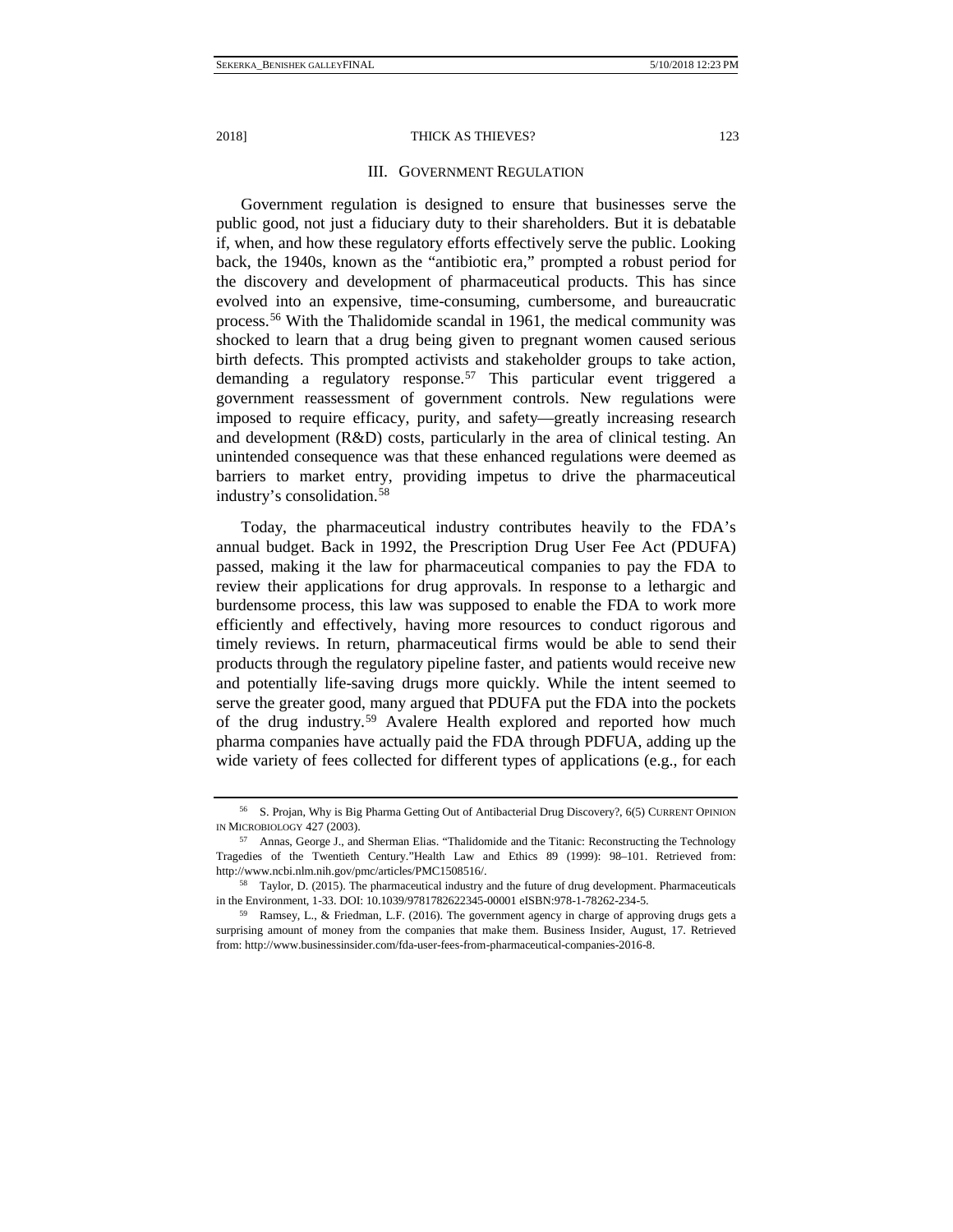prescription drug application with clinical data, the fee in 2016 was over \$2 million). This report found that since PDUFA was passed in 1992, pharma companies have contributed \$7.67 billion to the federal agency's coffers.<sup>[60](#page-12-0)</sup> This creates a interconnectedness between the two entities: a marriage between Big Pharma and the government can potentially blur the intent of government regulation and the role that it plays in protecting citizens.

Although interest groups have emerged to represent the rights of companies and patients alike (e.g., pharmaceutical manufacturers, governmental regulatory authorities, patent officers, academic and clinical researchers, attorneys, and political action committees [PACs]). With huge profits and a thousand paid lobbyists, Big Pharma often gains leverage in how legislation is crafted and/or abandoned. From 1998 to 2014, Big Pharma spent nearly \$3 billion on lobbying, drowning out the voices of consumers and the interest groups that try to represent them.<sup>[61](#page-12-1)</sup> While some stakeholder-driven activist groups, like Patients for Affordable Drugs, work to represent the voice of constituents, a number of powerful groups that claim to represent patient advocacy are tainted by special interest biases. One study shows that nearly all patient advocacy groups are manipulated or captured by the drug industry; over 80% of these groups take money from Big Pharma.<sup>[62](#page-12-2)</sup>

The [Project on Government Oversight](http://www.pogo.org/our-work/reports/2016/in-fda-meetings-voice-of-the-patient-often-funded-by-drug-companies.html) (POGO) reports that at least 39 of 42 patient advocacy groups who participated in discussions with the FDA over agency review processes for prescription drugs received funding from pharmaceutical companies.[63](#page-12-3) Additionally, at least 15 advocacy groups have representatives of drug or biotechnology companies on their governing boards. Congress recently passed the 21st Century Cures Act in 2016, authorizing \$6.3 billion<sup>[64](#page-12-4)</sup> in federal funding and weakening the FDA's approval process.<sup>[65](#page-12-5)</sup> Over

<span id="page-12-5"></span><span id="page-12-0"></span><sup>60</sup> Woollett, J.J. (2016). FDA has received \$7.67 billion from manufacturers to fund drug review. Retrieved from: http://avalere.com/expertise/life-sciences/insights/fda-has-received-7.67-billion-frommanufactures-to-fund-drug-review.

<span id="page-12-1"></span><sup>&</sup>lt;sup>61</sup> Senate Office of Public Records data (2017). Pharmaceuticals/Health Products. Industry Summary, 2017. Open Secrets. Center for Responsive Politics. Retrieved from https://www.opensecrets.org/lobby/ indusclient.php?id=h04.

<span id="page-12-2"></span> $62$  Thomas, K. (March 1, 2017). More than 80 Percent of Patient Groups Accept Drug Industry Funds, Study Shows. New York Times. Retrieved from: https://www.nytimes.com/2017/03/01/health/patient-groupsdrug-industry-money.html.

<span id="page-12-3"></span><sup>63</sup> David Hilzenrath, In FDA Meetings, "Voice" of the Patient Often Funded by Drug Companies, POGO (Dec. 1, 2016), http://www.pogo.org/our-work/reports/2016/in-fda-meetings-voice-of-the-patient-oftenfunded-by-drug-companies.html.

<span id="page-12-4"></span><sup>64</sup> Jennifer Steinhauer & Sabrina Tavernise, \$6.3 Billion Measure Aims to Cure Ailing Health Care Policies, N.Y. TIMES (Nov. 28, 2016) https://www.nytimes.com/2016/11/28/us/politics/congress-cures-cancermoonshot-alzheimers.html.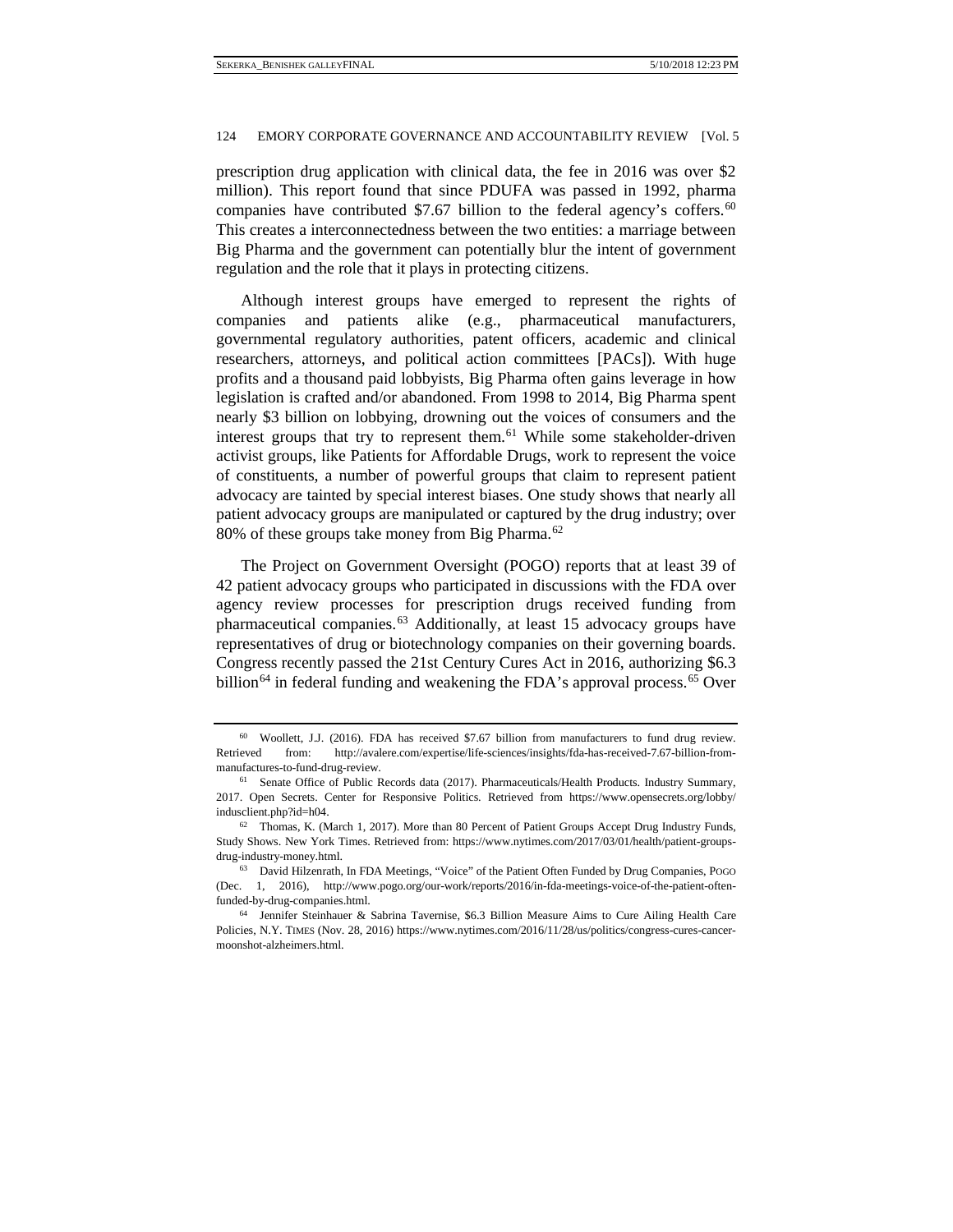[1,400 lobbyists](http://www.npr.org/sections/health-shots/2016/11/25/503176370/legislation-that-would-shape-fda-and-nih-triggers-lobbying-frenzy) worked on the bill, which served as a major financial boon to the drug and medical device industries. While patient advocacy groups were engaged, many were not independent. For example, the [National Health](http://www.nationalhealthcouncil.org/)  [Council,](http://www.nationalhealthcouncil.org/) a group that calls itself The United Patient Voice, has advocated before the FDA for faster drug approvals. Members of its board of directors include leaders from two of the main trade groups for the drug industry— Pharmaceutical Research and Manufacturers of America (PhRMA), and Biotechnology Innovation Organization (BIO)—along with executives from drug companies Sanofi, Johnson & Johnson, and Alkermes. PhRMA gave the National Health Council [\\$1.2 million](http://www.guidestar.org/FinDocuments/2014/530/241/2014-530241211-0c36ff53-9O.pdf) in 2014; in all, 77% of its funding came from the pharmaceutical and biotech industries, according to POGO.<sup>[66](#page-13-0)</sup> The United Patient Voice Policy Action Team also has a PhMRA representative on it, along with an employee of Johnson  $&$  Johnson.<sup>[67](#page-13-1)</sup>

According to reports by nonprofit MapLight, drug companies poured more than \$70 million into fighting California's Proposition 61, intended to limit the prices state agencies pay for prescription drugs.[68](#page-13-2) The industry often backs legislators who favor their shareholder-driven approach. For example, Big PhRMA spent \$7 million in 2016 for their "Go Boldly" ad campaign, giving millions to politicians who were up for election in both parties in dozens of states.<sup>[69](#page-13-3)</sup> The drug companies lavished more than \$2 million on scores of groups representing patients with various diseases—many of them dealing with high drug costs. The trade group PhRMA is also known for hiring former government employees, who are connected to those in political office.<sup>[70](#page-13-4)</sup> Using these relationships to pursue industry goals, Big Pharma maintains a significant

<sup>65</sup> H.R.34–21st Century Cures Act114th Congress (2015–2016). Retrieved from: https://www. congress.gov/bill/114th-congress/house-bill/34/.

<span id="page-13-0"></span><sup>&</sup>lt;sup>66</sup> New POGO Investigation: FDA and Patient Groups Addicted to Drug Industry, POGO (Dec. 1, 2016), http://www.pogo.org/about/press-room/releases/2016/new-pogo-investigation-fda-and-patient-groupsaddicted-to-drug-industry.html?print=t.

<span id="page-13-1"></span><sup>67</sup> David Dayen, New Report Exposes "Patient Advocacy" Groups as a Big Pharma Scam, THE INTERCEPT (Dec. 1, 2016, 2:12 PM), https://theintercept.com/2016/12/01/new-report-exposes-patientadvocacy-groups-as-a-big-pharma-scam/.

<span id="page-13-2"></span><sup>68</sup> Seipel, J. (2016, August 11). Election 2016: Big Pharma's \$70 million tops California campaign contributions. The Mercury News. Retrieved from: http://www.mercurynews.com/2016/07/11/election-2016 big-pharmas-70-million-tops-california-campaign-contributions/.<br><sup>69</sup> Jay Hancock, In Election Year, Drug Industry Spent Big to Temper Talk about High Drug Prices, NPR

<span id="page-13-3"></span><sup>(</sup>Dec. 18, 2017, 7:00 AM), https://www.npr.org/sections/health-shots/2017/12/18/571206699/in-election-yeardrug-industry-spent-big-to-temper-talk-about-high-drug-prices.

<span id="page-13-4"></span><sup>&</sup>lt;sup>70</sup> See, e.g., Hiring Former Federal Government Employees as Lobbyists, CAPLIN & DRYSDALE (June 11, 2009), http://www.capdale.com/Closing-the-Revolving-Door-Post-Employment-Lobbying-Restrictions-Following-HLOGA-and-Obamas-Executive-Order-on-Ethics-06-10-2009; Jay Hancock & Shefali Luthra, States take on drug prices; Big Pharma takes on states, NBC NEWS (Jan. 30, 2018, 6:33), https://www.nbcnews.com/health/health-care/states-take-drug-prices-big-pharma-takes-states-n842886.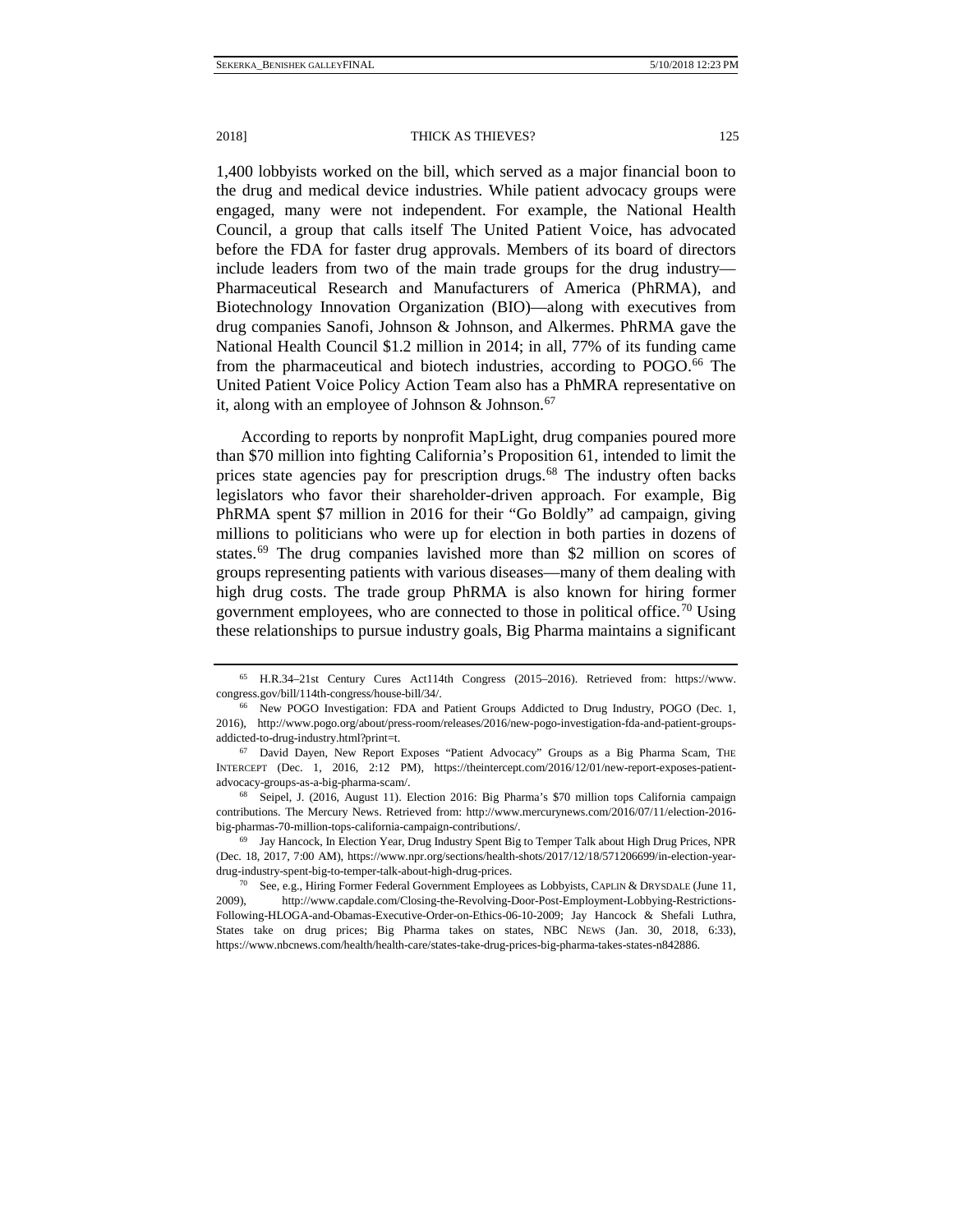advantage that can be used to override stakeholder interests. Such integrated forms of control contribute to the high cost and limited availability of certain drugs. U.S. citizens pay more than those of any other country for their pharmaceuticals.[71](#page-14-0) U.S. prices for major brand-name drugs spiked 127% between 2008-2014[.72](#page-14-1) This is in comparison with an 11% rise in a shopping cart of common household goods (according to Express Scripts, the largest U.S. manager of drug plans).<sup>[73](#page-14-2)</sup> Big Pharma often points to extensive development costs to justifying its pricing strategies. However, this explanation merits additional consideration.

Aiming to improve American-owned businesses in global markets, Congress enacted a series of laws designed to speed up tax-supported research on new products. One of these laws, the Bayh-Dole Act of  $1980$ ,  $74$  enabled universities and small businesses to patent and/or license any discoveries from their tax-funded medical research sponsored by the National Institutes of Health (NIH). Prior to this law, taxpayer-financed discoveries belonged to the public domain (i.e., new drugs were available to any company that wanted them). As the result of this legislation, universities that carried out NIHsponsored work could charge royalties, providing income for non-profit institutions. Legislation was also passed that allowed the NIH to enter into deals with drug companies, transferring NIH discoveries directly to industry.

This wave of legislation provided a huge boost to the nascent biotechnology industry, thereby paving the way for a tremendous buildup of Big Pharma. Small biotech operations, many of them founded by university researchers, proliferated. Much of the burden for the initial phases of drug development shifted from Big Pharma to smaller firms. The smaller firms worked to secure deals with Big Pharma, who would then take over the marketing of these discoveries and some level of ownership.<sup>[75](#page-14-4)</sup> When a patent held by a university or a small biotech company is licensed to a pharmaceutical, Big Pharma reaps huge rewards. Laws have evolved so that drug companies can lean upon other firms to perform a great deal of their R&D. This has enabled them to shift some of the creation and testing of new

<span id="page-14-0"></span><sup>71</sup> Ben Hirschler, Exclusive - Transatlantic Divide: How U.S. Pays Three Times More For Drugs, REUTERS (OCT. 12, 2015, 10:30 AM), https://www.reuters.com/article/us-pharmaceuticals-usa-comparison/ exclusive-transatlantic-divide-how-u-s-pays-three-times-more-for-drugs-idUSKCN0S61KU20151012.

<span id="page-14-2"></span><span id="page-14-1"></span><sup>72</sup> Ben Hirschler, How the U.S. Pays 3 Times More for Drugs, SCI. AM., https://www. scientificamerican.com/article/how-the-u-s-pays-3-times-more-for-drugs/ (last accessed May 3, 2018).

<sup>73</sup> *Id.*

<sup>74</sup> P.L. 96-517, H.R.6933, 96th Cong. (1979–1980)

<span id="page-14-4"></span><span id="page-14-3"></span><sup>75</sup> Jennifer Alsiver, *Big Pharma Innovation in Small Places*, (May 13, 2016), http://fortune.com/2016/05/13/big-pharma-biotech-startups/.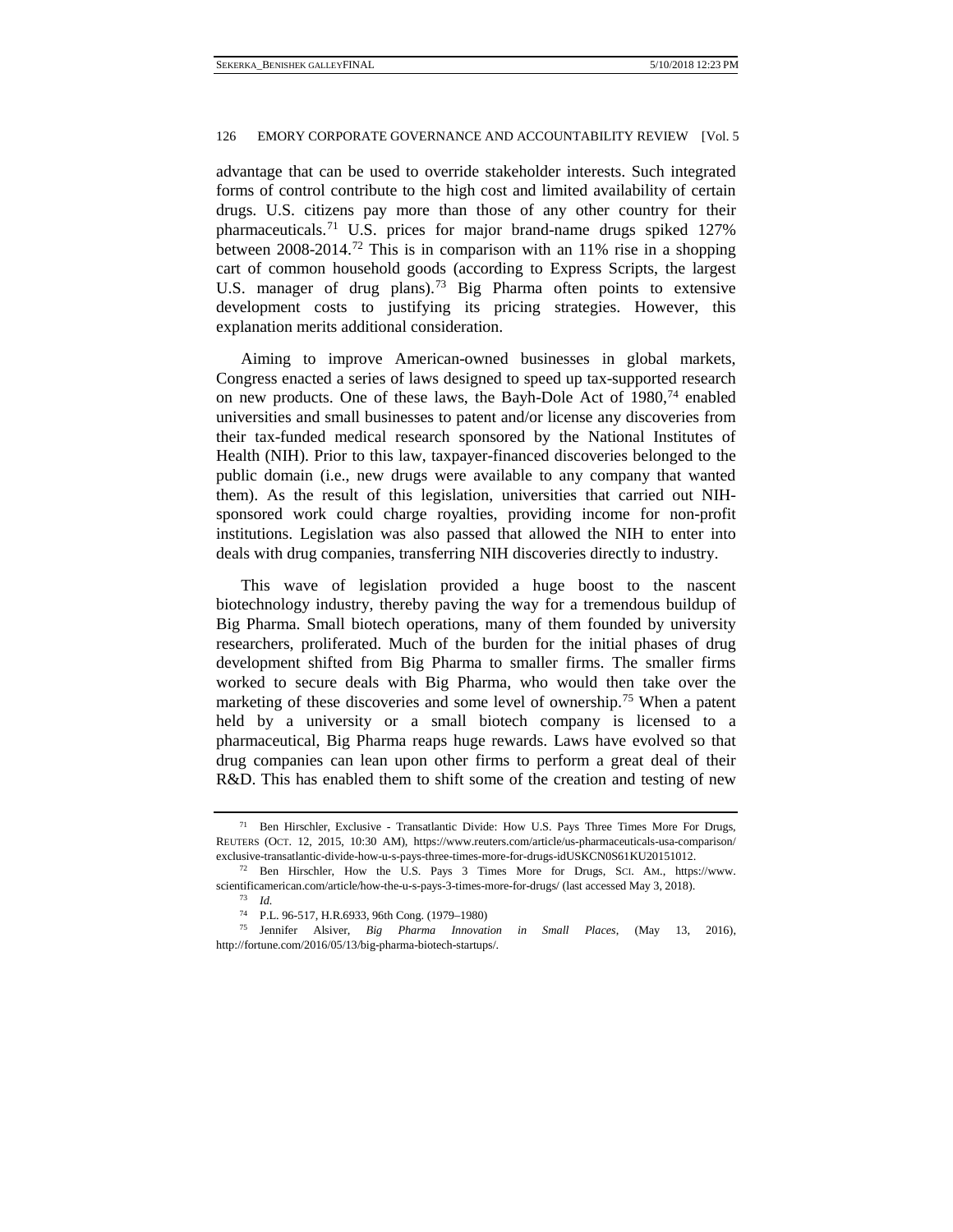drugs onto external operations.[76](#page-15-0) Drug companies license a third of their brands from universities or small biotech operations, reflecting the irony that very small ventures drive a large part of Big Pharma's innovation.[77](#page-15-1) According to HBM Partners, a healthcare investing firm, a vast majority of drugs originate in smaller operations—64% of them in 2015.[78](#page-15-2)

Costs of bringing a drug to market are uncertain, vague, and often unverifiable. Gaining market approval for the development of a new medicine is an arduous process, easily taking over a decade. Some estimates suggest that bringing a drug to market costs in the neighborhood of \$2.6 million, according to a study by the Tufts Center for the Study of Drug Development.<sup>[79](#page-15-3)</sup> To encourage drug development in the U.S., regulatory laws permit pharmaceutical firms to set their own pricing and provide protections that are tantamount to limiting free-market competition.<sup>[80](#page-15-4)</sup> Other countries set a limit on what firms can charge based on the benefit of each drug. In theory, it seems prudent to ensure that pharmaceuticals can recoup some of their losses, so they will continue to invest in risk-intensive choices that benefit those in need. Drugs with very small markets present particularly high investment risks. Some drugs do not make it to market. Once a drug is approved, determining a reasonable profit remains controversial.

Part of the problem is the number of stakeholders in the system, including insurers, pharmacy benefit managers, pharmacies, and wholesalers, all of whom net profit from the sale of prescription drugs. While manufacturers bear the burden of drug production expenses they also keep the majority of the profit. To illustrate, of every \$100 spent on prescription drugs by consumers (i.e., patients), \$58 is received by the manufacturer, of which \$17 is spent on drug production, \$15 is kept as profit, and \$26 is utilized for other expenditures, such as marketing and  $R&D.<sup>81</sup>$  $R&D.<sup>81</sup>$  $R&D.<sup>81</sup>$  Total net profit on a \$100 expenditure is \$23, of which \$15 goes to manufacturers, \$3 to insurers, \$3 to

<sup>76</sup> Jerry Avorn, Powerful Medicines: The Benefits, Risks, and Costs of Prescription Drugs (2005). 77 Jennier Alsiver, *Big Pharma Innovation in Small Places*, Fortune.com (May 13, 2016),

<span id="page-15-1"></span><span id="page-15-0"></span>thttp://fortune.com/2016/05/13/big-pharma-biotech-startups/.

<sup>78</sup> *Id.*

<span id="page-15-3"></span><span id="page-15-2"></span><sup>&</sup>lt;sup>79</sup> Sandra Peters, Cost to Develop and Win Marketing Approval for a New Drug is \$2.6 Billion, TUFTS CENTER FOR THE STUDY OF DRUG DEVELOPMENT (Nov. 22, 2014), https://www.americanentrepreneurship. com/press-releases/cost-to-develop-and-win-marketing-approval-for-a-new-drug-is-26-billion.html.

<span id="page-15-4"></span><sup>80</sup> U.S. Health Policy Gateway, Pharmaceutical regulation, (Apr. 14, 2018), http:// ushealthpolicygateway.com/vii-key-policy-issues-regulation-and-reform/l-health-care-regulation/ pharmaceutical-regulation/.

<span id="page-15-5"></span><sup>&</sup>lt;sup>81</sup> Neeraj Sood Et Al., The Flow of Money Through The Pharmaceutical Distribution System, USC SCHAEFFER CENTER (June 13, 2017), http://healthpolicy.usc.edu/documents/USC%20Schaeffer\_Flow% 20of%20Money\_2017.pdf.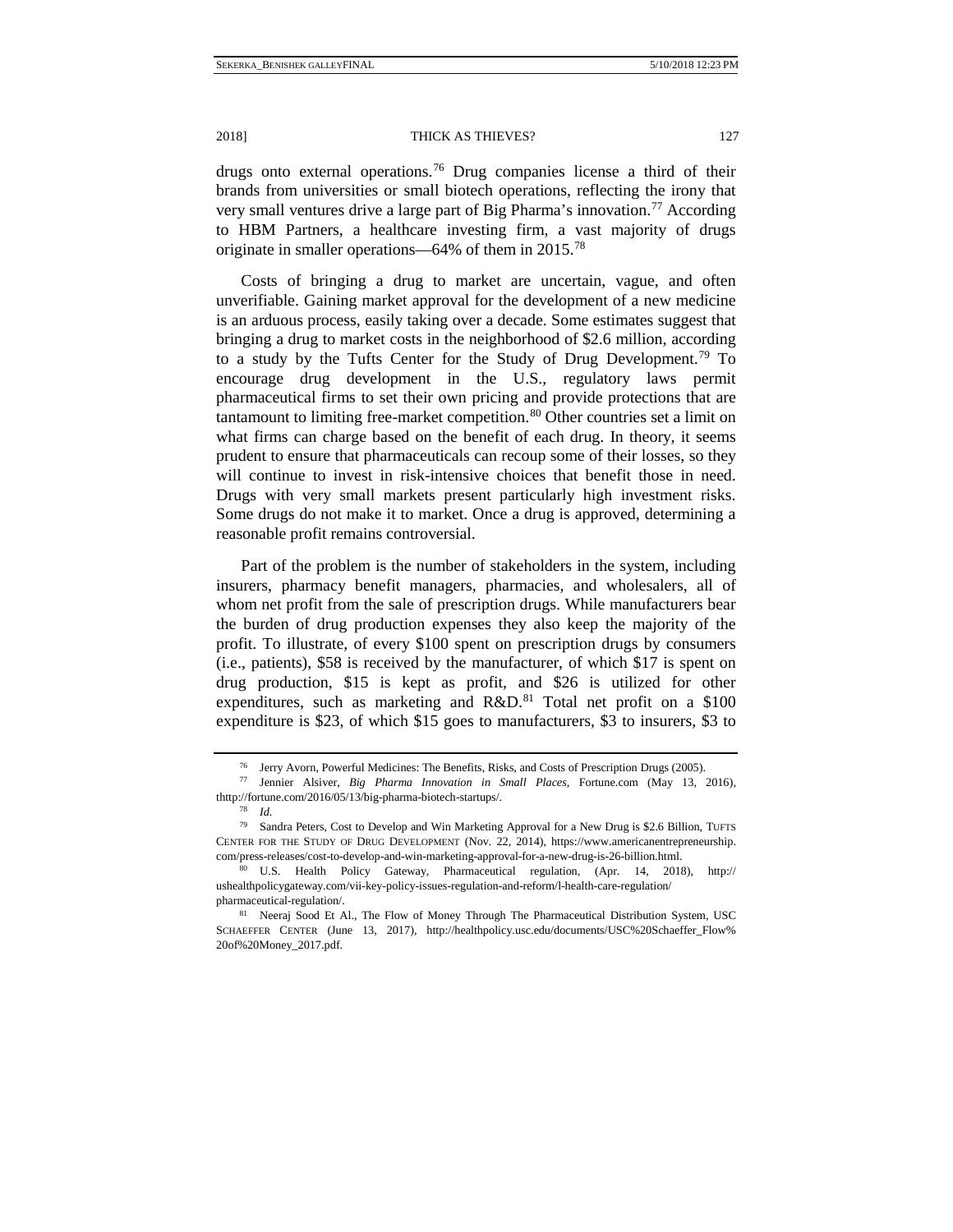pharmacies, and \$2 to pharmacy benefit managers. $82$  While these figures vary, depending on whether the purchased drugs are generic or branded, only 17% of the cost is estimated to fund drug development, while 23% of the total purchase price is absorbed by stakeholders as profit.<sup>[83](#page-16-1)</sup>

The unintended consequence of the money flow throughout the distribution system and supply chain is that pharmaceutical firms can corner the market on a particular drug and then drive up the price. It is arguable that the prices drug companies charge could be cut dramatically without threatening future investments in R&D or eroding future profits. Research and development is a relatively small part of Big Pharma's budget, especially in comparison to the amount spent on sales and marketing. For every dollar spent on R&D, nineteen dollars go to marketing. $84$  Said differently, 9 out of 10 of the biggest pharmaceutical companies actually spend more on advertising than on R&D, according to *The Washington Post*. [85](#page-16-3) Sixteen drugs accounted for more than \$100 million each in spending last year, with the most advertised drug being arthritis treatment Humira, at \$357 million, [according to the health news site](http://www.statnews.com/2016/03/09/drug-industry-advertising/)  [Stat.](http://www.statnews.com/2016/03/09/drug-industry-advertising/)<sup>[86](#page-16-4)</sup> The average stock return over the last decade for the 10 biggest pharmaceutical companies based on 2015 sales is 88%.<sup>[87](#page-16-5)</sup> This statistic is skewed, impacted by the unseemly returns of over 480% during the period for Gilead.<sup>[88](#page-16-6)</sup>

Given its mega-profits, Big Pharma has become known for its ability to wield political and social influence over its stakeholders, including the federal government and its agencies, healthcare systems, insurance firms, medical practitioners and administrators, hospitals, and consumers. Big Pharma has become one of the most profitable industries in the U.S., with 25-30% net margin profits (2016), rivaled largely by accounting, legal, and investment

<sup>82</sup> *Id*.

<span id="page-16-1"></span><span id="page-16-0"></span><sup>83</sup> *See also* Derek Lowe, How Much Do Drug Companies Spend on R&D, Anyway?,SCIENCE TRANSLATION MEDICINE (May 20, 2013), http://blogs.sciencemag.org/pipeline/archives/2013/05/20/ how\_much\_do\_drug\_companies\_spend\_on\_rd\_anyway.

<span id="page-16-2"></span><sup>84</sup> Donald W. Light, Pharmaceutical Research and Development: What do we Get For All That Money?, BRITISH JOURNAL OF MEDICINE 322–45 (Aug. 7, 2012).<br><sup>85</sup> Ana Swanson, Big Pharmaceutical Companies are Spending Far More on Marketing than Research,

<span id="page-16-3"></span>THE WASHINGTON POST, (Feb. 11, 2015), https://www.washingtonpost.com/news/wonk/wp/2015/02/11/bigpharmaceutical-companies-are-spending-far-more-on-marketing-than-research/?utm\_term=.ebb47e8f5c88.

<span id="page-16-4"></span><sup>86</sup> Rebecca Robbins, Drug Makers Now Spend \$5 billion a Year on Advertising. Here's what that Buys, Stat News, (Mar. 9, 2016), https://www.statnews.com/2016/03/09/drug-industry-advertising/.<br><sup>87</sup> Keith Speights, 12 Big Pharma Stats that will Blow you Away, The Motely Fool, (Jul. 31, 2016),

<span id="page-16-6"></span><span id="page-16-5"></span>https://www.fool.com/investing/2016/07/31/12-big-pharma-stats-that-will-blow-you-away.aspx.

<sup>88</sup> *Id*.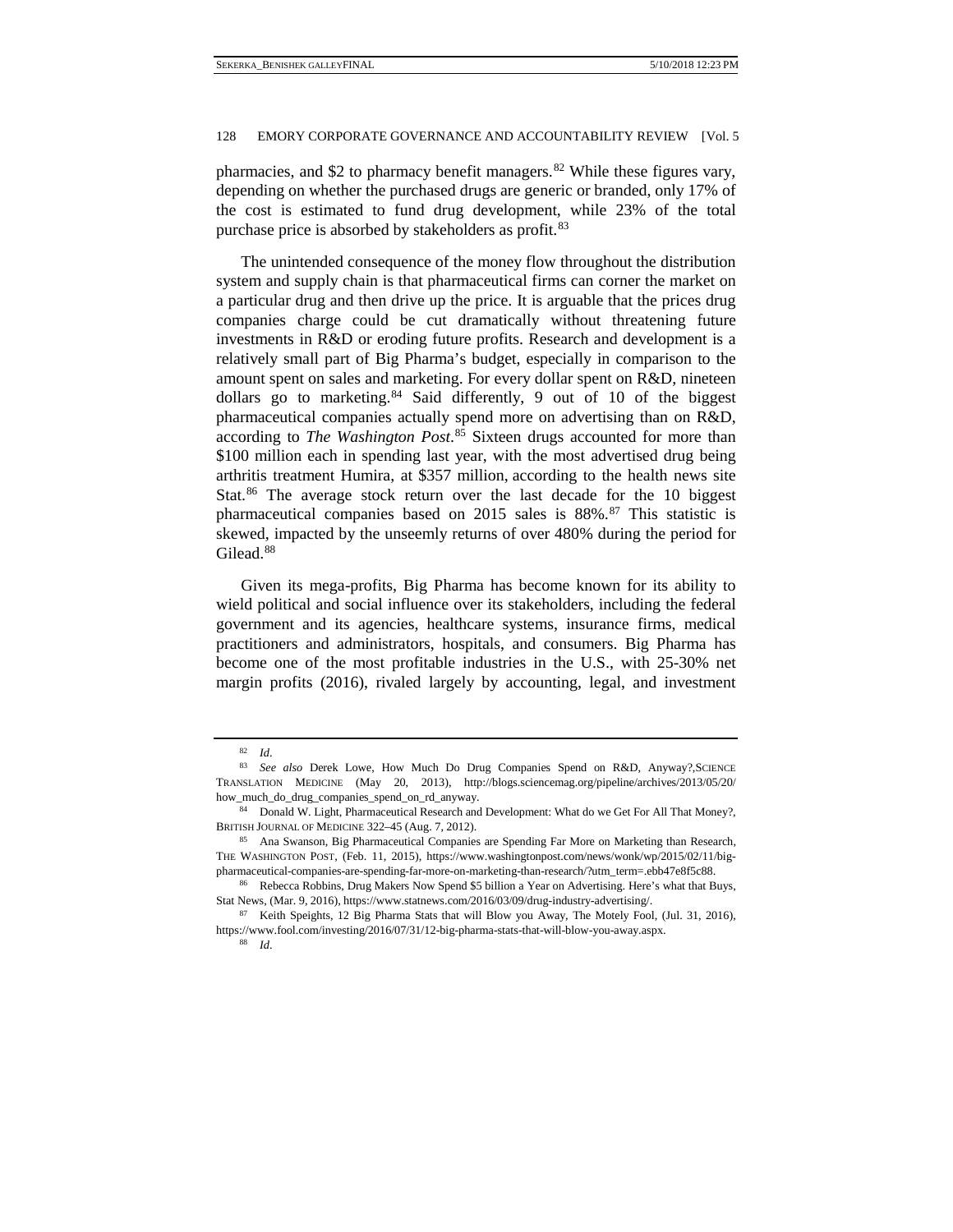services, along with leasing operations and dentists (in 2017).<sup>[89](#page-17-0)</sup> The industry has so much power that it has actually shaped how Western medicine and its citizens think about their health and well-being. Pharmaceutical companies strategically produce what increases earnings for their shareholders. But when the zeal for profit becomes an overriding goal, the interests of non-shareholder stakeholders are ignored, as depicted in this 2015 email from Martin Shkreli, former CEO of Turing Pharmaceuticals, maker of Daraprim:

\$1bn here we come. I think it will be huge. We raised the price from \$1,700 per bottle to \$75,000. So 5,000 paying bottles at the new price is  $$375,000,000...$  almost all of it is profit and I think we will get 3 years of that or more. Should be a very handsome investment for all of us. Let's all cross our fingers that the estimates are accurate.  $90$ 

Reports about how Turing acquired the full rights to a 60-year-old generic drug and then promptly raised its price 5000% outline how Shkreli's bold projections complemented his strategy.<sup>[91](#page-17-2)</sup> The drug treats toxoplasmosis, a parasitic infection that is particularly perilous for HIV/AIDS patients. Turing's documents were made public when participants on the House Government Reform and Oversight Committee investigated citizen outrage. Their inquiry confirmed the stark and grotesque reality: Turing had raised the price of Daraprim exorbitantly because it could do so—legally. In addition to windfall profits, the company reaped stakeholder backlash that [forced Shkreli](http://www.huffingtonpost.com/entry/reviled-pharma-ceo-martin-shkreli-resigns_us_567445fee4b06fa6887d23f8) out. Amidst protests and investigations, fraud charges were brought against Shkreli and he was sentenced to a 7-year prison sentence in  $2018<sup>92</sup>$  $2018<sup>92</sup>$  $2018<sup>92</sup>$  His expulsion, however, provided no relief to patients in desperate need of the drug.

Unfortunately, such unseemly pricing strategies are not confined to one rouge greedy executive or a few unethical firms. Pricing decisions are

prison/?utm\_term=.20f4f410477f&wpisrc=al\_news\_\_alert-economy—alert-national&wpmk=1.

<span id="page-17-0"></span><sup>89</sup> Mary Ellen Biery, These Are The 10 Most Profitable Industries in 2017, FORBES (Aug. 6, 2017), https://www.forbes.com/sites/sageworks/2017/08/06/these-are-the-10-most-profitable-industries/#632c67c 715f0.90 Barbara Kollmeyer,'\$1bn here we come.'—Martin Shkreli Told Turing Board as Daraprim Buy Got

<span id="page-17-1"></span>Closer, MarketWatch (Feb. 3, 2016), http://www.marketwatch.com/story/1bn-here-we-come-martin-shkrelitold-turing-board-as-daraprim-buy-got-closer-2016-02-03.

<span id="page-17-2"></span><sup>91</sup> Robert McClean, Martin Shkreli on Drug Price Hike: '\$1 Billion Here We Come', CNN Monev (Feb. 3, 2016), http://money.cnn.com/2016/02/03/news/shkreli-turing-daraprim-price-house-hearing/; *see also* Andrew Pollack & Mathew Goldstein, Martin Shkreli All But Gloated Over Huge Drug Price Increases, Memos Show, N.Y. Times, (Feb. 2, 2016), https://www.nytimes.com/2016/02/03/business/drug-makerscalculated-price-increases-with-profit-in-mind-memos-show.html.

<span id="page-17-3"></span><sup>92</sup> Renae Merle, Martin Shkreli Sentenced to Seven Years in Prison for Defrauding Investors, THE WASHINGTON POST, (Mar. 9, 2018), https://www.washingtonpost.com/news/business/wp/2018/03/09/martinshkreli-to-be-sentenced-friday-faces-more-than-decade-in-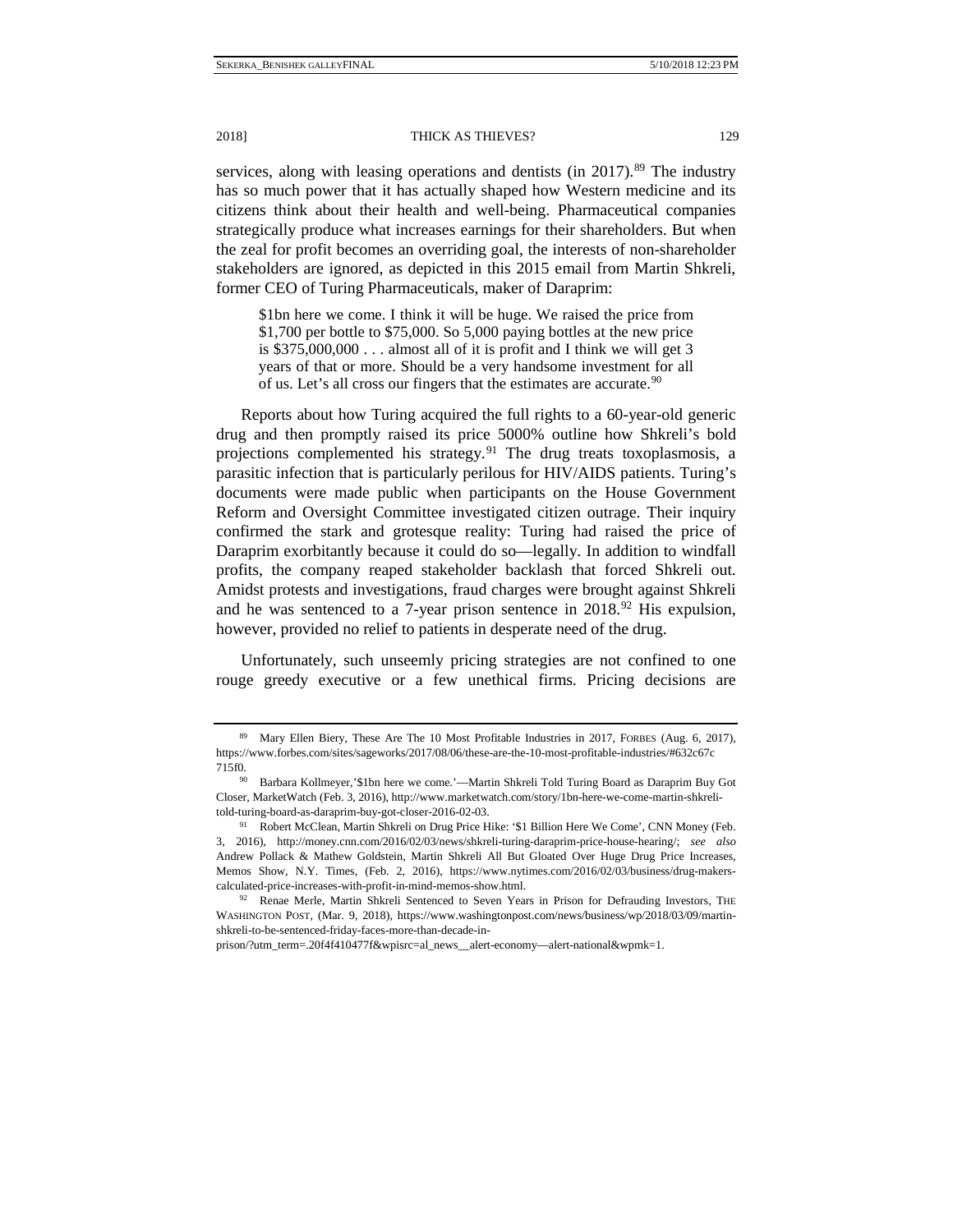commonly based on the desire to maximize profits. For example, in early 2015 Valeant Pharmaceuticals purchased two heart medications. Taking sole ownership, the company subsequently hiked prices by 525% and 212%, respectively.<sup>[93](#page-18-0)</sup>

In just one year, Valeant garnered \$351 million in profits from these two products.[94](#page-18-1) But this success was short lived. After the U.S. Attorney's offices subpoenaed the company, its stock price plunged. In another case, Mylan, maker of the EpiPen emergency remedy for anaphylaxis, paid nearly half a billion dollars to settle a Justice Department complaint for misclassifying the drug under Medicaid, while separately facing other legal

complaints for overcharging consumers.<sup>[95](#page-18-2)</sup>

Industry professionals argue, however, that the market for medicines is unique. Both Turing and Valeant trade in medicines for uncommon illnesses, so-called orphan drugs (i.e., a small user base for medicines that treat rare diseases/disorders). Because so few patients need these drugs, there is little incentive for others to produce them and little or no competition. Leveraging this power, one Turing PowerPoint presentation strategically underscored the firm's desire to control the market:

- $\triangleright$  Drugs are typically nondiscretionary and consumers are relatively price-insensitive.
- $\triangleright$  Typically, there is an inverse correlation between prevalence of a disease and the annual cost of treatment.
- $\triangleright$  Exclusivity (closed distribution) creates a barrier and pricing power.[96](#page-18-3)

Turing's internal strategy emphasized hiding costs from patients and avoiding fights with HIV/AIDs advocates and hospitals. But the firms that make headlines are not the only ones raising their prices; prescription

<span id="page-18-0"></span><sup>93</sup> Pharma and Arbitrary Drug Prices, Actuarial Outpost (Sept. 20, 2015, 7:07 PM), http://www.actuarialoutpost.com/actuarial\_discussion\_forum/archive/index.php/t-299668.html.

<span id="page-18-1"></span><sup>94</sup> Ankur Banerjee & Rod Nickel, Drugmaker Valeant raises profit forecast; shares spike, REUTERS (May 9, 2017), https://www.reuters.com/article/us-valeant-pharm-in-results/drugmaker-valeant-raises-profitforecast-shares-spike-idUSKBN18517P?feedType=RSS&feedName=businessNews.

<span id="page-18-2"></span><sup>95</sup> Jackie Wattles, Epipen maker Mylan agrees to \$465 million settlement, CNN: MONEY (Oct. 7, 2016), http://money.cnn.com/2016/10/07/news/companies/epipen-mylan-465-million-fine/.

<span id="page-18-3"></span><sup>96</sup> Jeffrey Young & Shane Ferro, Pharma bro emails reveal just how greedy drug companies can be, THE HUFFINGTON POST (Dec. 19, 2016), http://www.huffingtonpost.com/entry/martin-shkreli-pharma-brodrug-prices\_us\_56b0fac5e4b0655877f75453.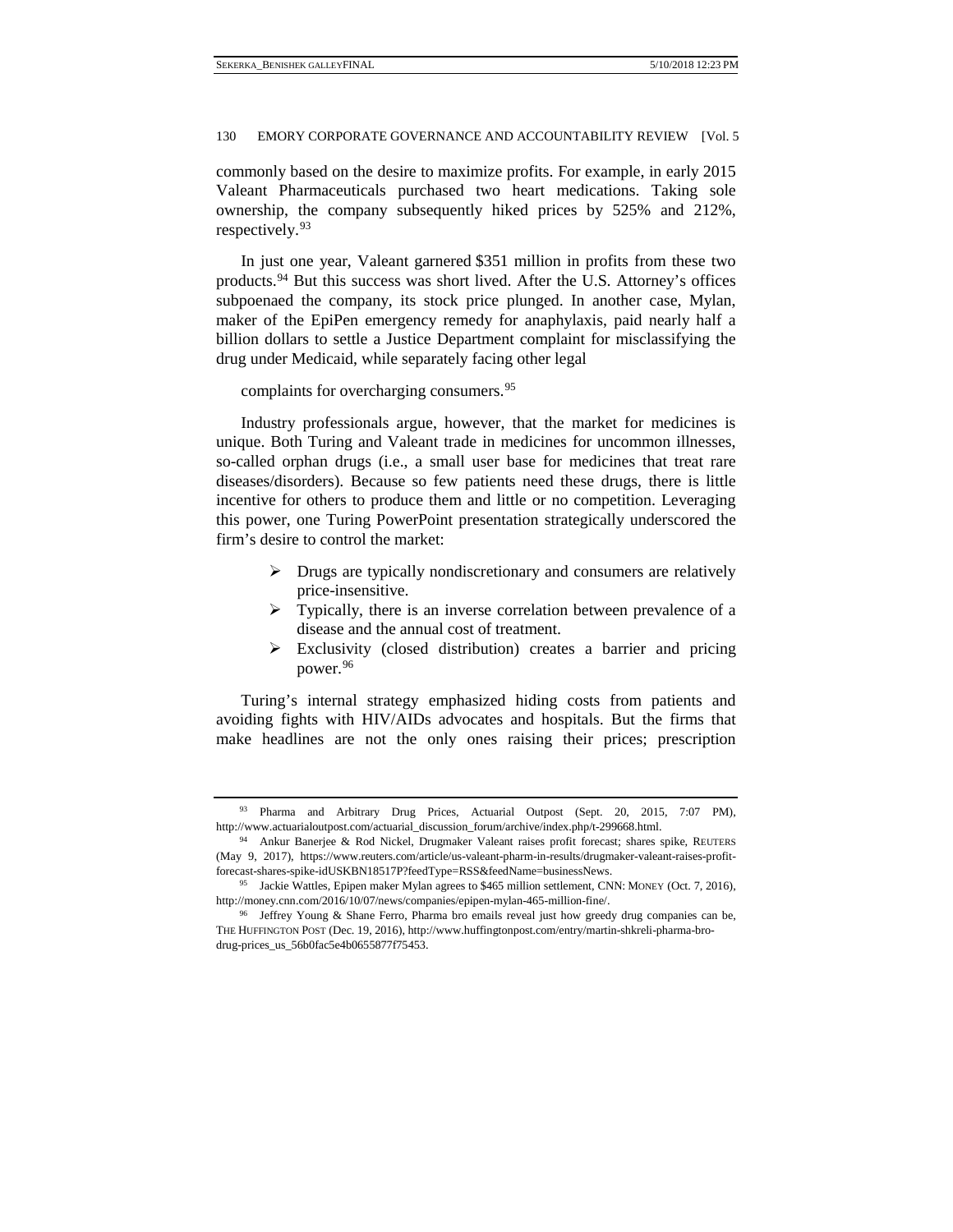medication prices have been rising faster than inflation for years.  $97$  Even the prices of generic drugs, which are supposed to provide consumers with less expensive options, have climbed: 30% profit in 2017 (i.e., generic drugs are now being priced to benefit shareholders over stakeholders).[98](#page-19-1) Big Pharma maintains that their motives are to produce additional income to advance the science of treatment, funding not only R&D but also patient access programs that dispense free or low-cost medicines to the uninsured and reduced copayments for certain populations. Valeant instituted patient access programs after receiving complaints about its prices. Although a few consumers benefit from these programs, the vast majority are hit hard by the high price of medication.

Big Pharma has been involved in numerous billion-dollar lawsuits (see Table 2). In recent years, pharmaceutical companies have agreed to pay over \$13 billion to resolve U.S. Department of Justice allegations of fraudulent marketing practices, including the promotion of medicines for uses that were not approved by the FDA. [99](#page-19-2) Cases typically involve misbranding and off-label marketing, giving kickbacks to physicians for prescribing and/or recommending drugs, and strategically aligning with generic companies as a means to keep the overall cost of drugs higher than their justified benefits.<sup>[100](#page-19-3)</sup> Increases in the size and number of these cases contributes to the concern that the government itself has been complicit in the illicit behavior.<sup>[101](#page-19-4)</sup>

<span id="page-19-0"></span>Alison Kodjak, Should the U.S. government buy a drug company to save money?, NPR: HEALTH NEWS (Mar. 17, 2017), http://www.npr.org/sections/health-shots/2017/03/17/520430944/should-the-u-sgovernment-buy-a-drug-company-to-save-money.

<span id="page-19-1"></span><sup>98</sup> Emma Court, Why did these generic drugs' prices jump as much as 85%?, MARKETWATCH (June 29, 2017), https://www.marketwatch.com/story/on-the-very-day-of-a-senate-hearing-on-drug-costs-the-prices-of-these-commongenerics-were-raised-as-much-as-85-2017-06-21.

<sup>99</sup> *Id*.

<span id="page-19-3"></span><span id="page-19-2"></span><sup>100</sup> *See* Press Release, Department of Justice, Johnson & Johnson to Pay More Than \$2.2 Billion to Resolve Criminal and Civil Investigations (Nov. 4, 2013), https://www.justice.gov/opa/pr/johnson-johnsonpay-more-22-billion-resolve-criminal-and-civil-investigations.

<span id="page-19-4"></span><sup>101</sup> Paul J. Zwier, & Reuben Guttman, A failure of remedies: The case of Big Pharma (An Essay), 3 EMORY CORP GOVERNANCE ACCOUNTABILITY REV 41 (2016).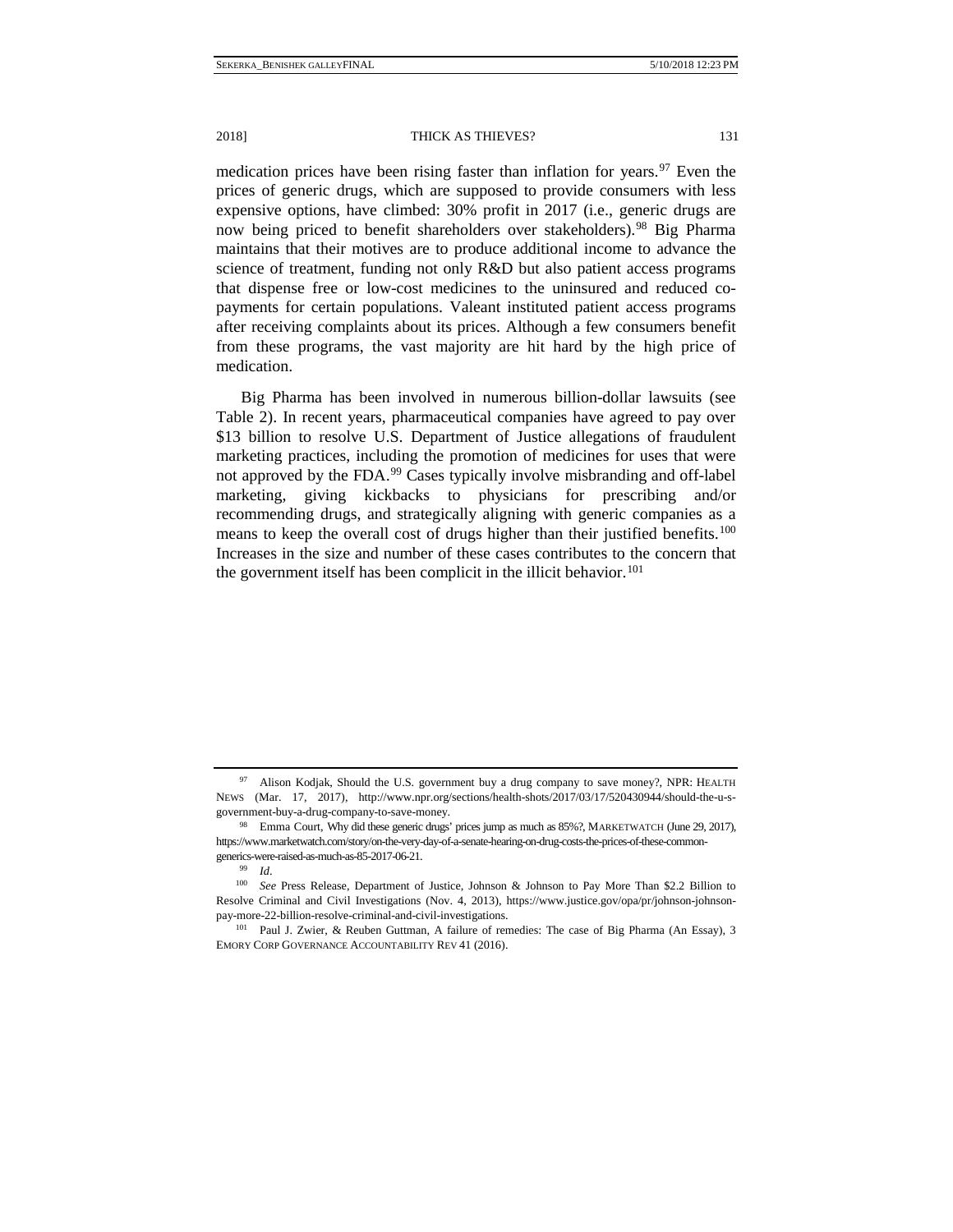| <b>Company Name</b>        | <b>Drug Names</b>                     | Settlement    | Date |
|----------------------------|---------------------------------------|---------------|------|
| GlaxoSmithKline            | Paxil, Wellbutrin                     | \$3 billion   | 2012 |
| Pfizer                     | <b>Bextra</b>                         | \$2.3 billion | 2009 |
| Johnson & Johnson          | Risperdal, Invega,<br><b>Natrecor</b> | \$2.2 billion | 2013 |
| <b>Abbott Laboratories</b> | Depakote                              | \$1.5 billion | 2012 |
| Eli Lilly                  | Zyprexa                               | \$1.4 billion | 2009 |
| Amgen                      | Aranesp                               | \$762 million | 2012 |
| Sanofi-Aventis             | Hyalgan                               | \$109 million | 2012 |

**Table 2.** Major Settlements between Big Pharma and the U.S. Department of Justice (2009-13)<sup>[102](#page-20-0)</sup>

Pharmaceutical companies are undeterred by fines, legal fees, and settlement payouts, which they seem to view as costs of doing business. The reality is that consumers ultimately pay for government programs through their tax dollars. Cost increases also contribute to higher insurance premiums, higher deductibles, and decreased coverage. The U.S. is the only major market where pharmaceutical pricing remains unregulated. Mahmud Hassan, director of Rutgers Business School's pharmaceutical management program, says that stakeholders in the U.S.—patients, health insurers, and the government[—pay](http://www.bloomberg.com/graphics/2015-drug-prices/)  [more for their prescribed medicines](http://www.bloomberg.com/graphics/2015-drug-prices/) than those in countries with national health programs, and sometimes double.<sup>[103](#page-20-1)</sup>

<span id="page-20-0"></span><sup>102</sup> Lena Groeger, Big Pharma's big fines, PROPUBLICA (Feb. 24, 2014), http://projects.propublica.org/ graphics/bigpharma.

<span id="page-20-1"></span><sup>&</sup>lt;sup>103</sup> Jeffrey Young & Shane Ferro, Pharma bro emails reveal just how greedy drug companies can be, THE HUFFINGTON POST (Dec. 19, 2016); *see also*, Stephen Feller, Americans pay more than double what other nations pay for drugs, UPI (Aug. 23, 2016), http://www.upi.com/Health\_News/2016/08/23/Americans-paymore-than-double-what-other-nations-pay-for-drugs/8501471964588/.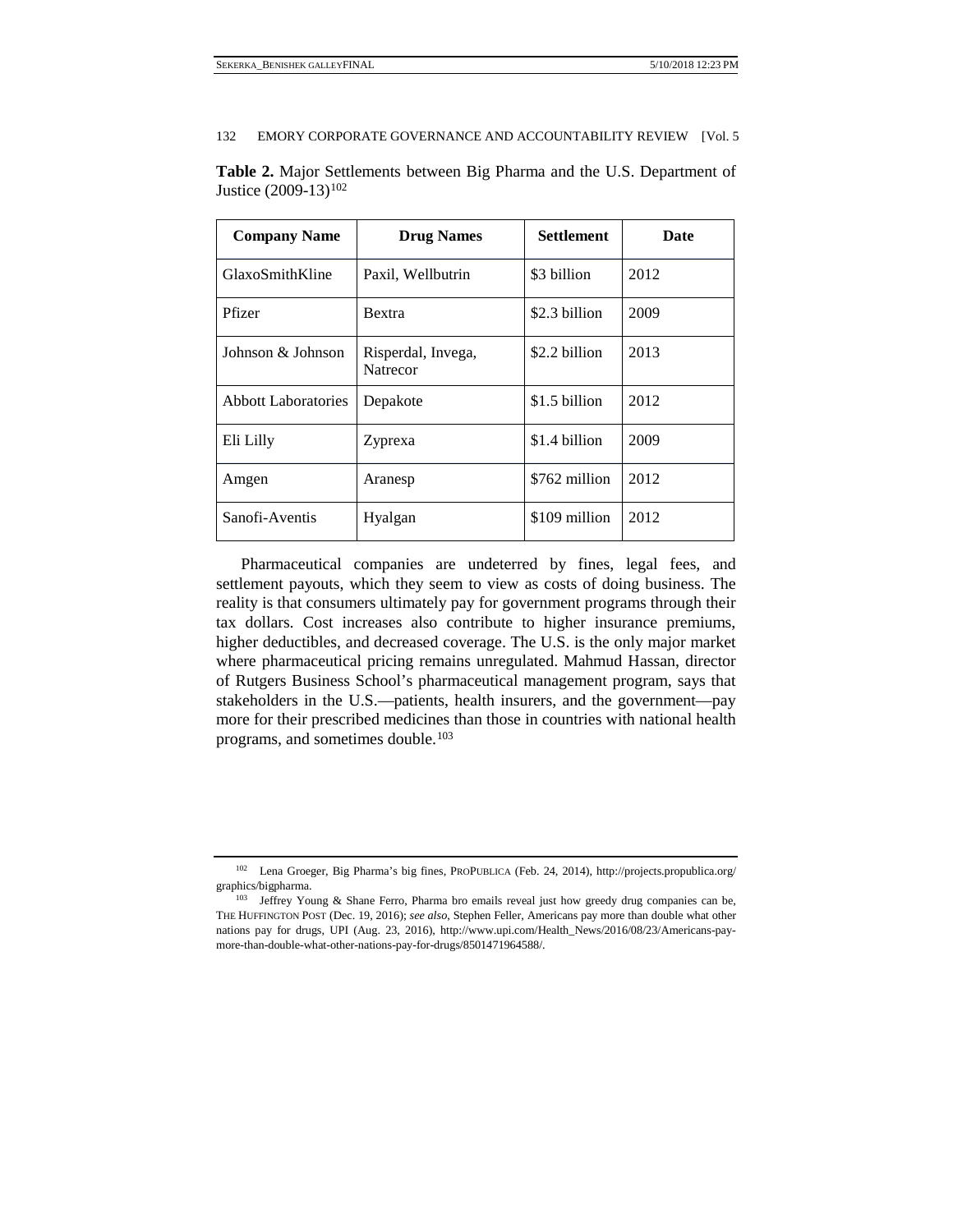#### IV. THE MEDICAL COMMUNITY

Doctors, scientists, research organizations, medical journals, teaching hospitals, and university medical schools all accept money from the pharmaceutical industry. Medical researchers sometimes coauthor articles in concert with Big Pharma or receive funds for ghostwriting information that reflects certain results that may ultimately be published in medical journals. Research conducted by scientists associated with pharmaceutical firms has been used to promote (directly or indirectly) many drugs—including antidepressants [Paxil](https://www.drugwatch.com/paxil/lawsuit.php) and Zoloft, anti-epilepsy drug Neurontin, painkiller [Vioxx,](https://www.drugwatch.com/vioxx/) and recalled weight loss drug Fen-Phen. It is common practice for a pharmaceutical firm to pay a medical reviewer to write a comprehensive assessment of a new drug for a medical journal. Accounts of slanted research have appeared in medical journals, despite claims by authors of their unbiased scientific evaluation, separate from any financial ties to the industry. For example, the disclosure that in 1967 the sugar industry paid Harvard scientists to obscure a link between sugar and heart disease.<sup>[104](#page-21-0)</sup> An unintended consequence of this misleading information has been decades of research examining the effects of saturated fat—rather than sugar.<sup>[105](#page-21-1)</sup> Researchers say that this thwarted a more thorough investigation, which has likely contributed to an increase in the rate of heart disease in the  $U.S.<sup>106</sup>$  $U.S.<sup>106</sup>$  $U.S.<sup>106</sup>$ 

A former editor of the *British Medical Journal* describes how the pharmaceutical industry can cleverly use medical journals to their own advantage.[107](#page-21-3) Most, including the *Journal of the American Medical Association*, benefit from advertising dollars from Big Pharma. Drug companies also [sponsor](https://www.drugwatch.com/manufacturer/clinical-trials-and-hidden-data/) clinical trials that researchers are paid to administer. Academics and scientists conduct the research, collecting data and preparing and analyzing the findings. Nevertheless, sponsors often keep the data, prepare additional analyses, and report what supports their own agenda. Drug

<span id="page-21-0"></span><sup>104</sup> Cristin E. Kearns, et al., Sugar Industry Influence on The Scientific Agenda of The National Institute of Dental Research's 1971 National Caries Program: A Historical Analysis of Internal Documents, PLOS MED. 12(3): e1001798 (2015).

<span id="page-21-1"></span><sup>105</sup> Anahad O'Connor, How the sugar industry shifted the blame to fat, N.Y. TIMES (Sep. 12, 2016), http://www.nytimes.com/2016/09/13/well/eat/how-the-sugar-industry-shifted-blame-to-fat.html?\_r=0.<br><sup>106</sup> American Heart Association, Added sugars add to your risk of dying from heart disease, AMERICAN

<span id="page-21-2"></span>HEART ASSOCIATION: HEALTHY LIVING (Sep. 16, 2016), http://www.heart.org/HEARTORG/HealthyLiving/ HealthyEating/Nutrition/Added-Sugars-Add-to-Your-Risk-of-Dying-from-Heart-Disease\_UCM\_460319\_ Article.jsp#.V-6cISWQLX4.<br><sup>107</sup> Rosa Ahn, et al., Financial ties of principal investigators and randomized controlled trial outcomes:

<span id="page-21-3"></span>Cross sectional study, THE BRITISH MEDICAL JOURNAL 356 i6770 (2017).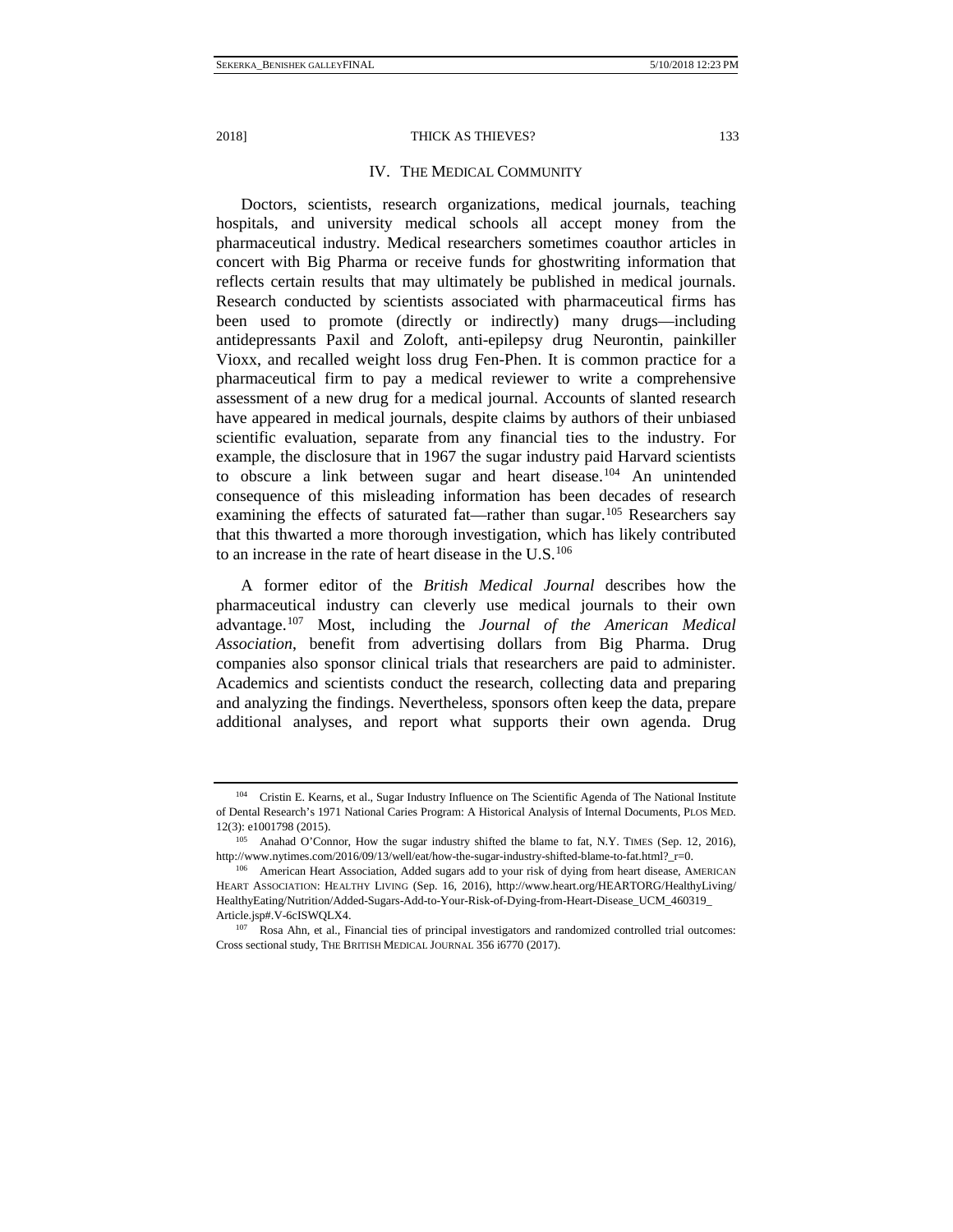companies may stage-manage drug trials, revealing the outcomes that put their products in the best light.

Doctors in the U.S. are typically required to take accredited continuing medical education (CME) coursework. The pharmaceutical industry provides a substantial proportion of the annual costs of CME, using this platform as a means to market their products.<sup>[108](#page-22-0)</sup> Drug company representatives are key players within the U.S. healthcare delivery system, educating doctors so they can prescribe drugs appropriately. At the same time, pharmaceutical firms train their representatives to push the newest (often the most expensive) products[.109](#page-22-1) As previously described, academic centers can receive royalties from Big Pharma on any drug or technology they help to create and patent, often underwritten with government funds. Columbia University, for example, received nearly \$790 million from licensing agreements with biotech and pharmaceutical companies during the 17-year life of its medical school's patent on a method for synthesizing certain biological products.<sup>[110](#page-22-2)</sup>

In the U.S., there is one pharmaceutical sales representative for every 2.5 office-based physicians.[111](#page-22-3) In recent years, however, some facilities have imposed a closed-door policy, reducing this practice (by some accounts to  $1:5$ ).<sup>[112](#page-22-4)</sup> In some cases, physicians may welcome salespeople because they provide free samples, which they can then use for their patients. Big Pharma claims that this practice improves patient care, fosters appropriate medication use, and helps millions of financially struggling patients. But scholars have countered that "sampling" is not effective in improving drug access for the indigent, does not promote rational drug use, and raises the cost of care.<sup>[113](#page-22-5)</sup>

<span id="page-22-0"></span><sup>108</sup> JEROME P. KASSIRER, M.D , ON THE TAKE: HOW MEDICINE'S COMPLICITY WITH BIG BUSINESS CAN ENDANGER YOUR HEALTH (Oxford University Press, 2005); *see also* Amanda L. Connors, Big bad pharma: An ethical analysis of physician-directed and consumer-directed marketing tactics, 73 ALB. L. REV 243 (2009).

<span id="page-22-1"></span><sup>109</sup> MARCIA ANGELL, THE TRUTH ABOUT THE DRUG COMPANIES: HOW THEY DECEIVE US AND WHAT TO DO ABOUT IT (2004).

<span id="page-22-2"></span><sup>110</sup> Alessandra Colaianni & Robert Cook-Deegan, Columbia University's Axel Patents: Technology transfer and implications for the Bayh-Dole Act, THE MILBANK QUARTERLY 87(3), 683–715 (2009). 111 Adriane Fugh-Berman & Shahram Ahari, Following the script: How drug reps make friends and

<span id="page-22-3"></span>influence doctors, PLOS MED (2007), http://journals.plos.org/plosmedicine/article?id=10.1371/journal.pmed. 0040150.

<span id="page-22-4"></span><sup>112</sup> Tracy Stanton, In a bad-news first for pharma reps, more than half of doctors now restrict access, FIERCEPHARMA, (Sep. 3, 2015), http://www.fiercepharma.com/sales-and-marketing/a-bad-news-firstfor-pharma-reps-more-than-half-of-doctors-now-restrict-access.

<span id="page-22-5"></span><sup>113</sup> Susan Chimonas & Jerome Kassirer, No more free drug samples?, PLOS MED, https://www.ncbi. nlm.nih.gov/pmc/articles/PMC2669216/.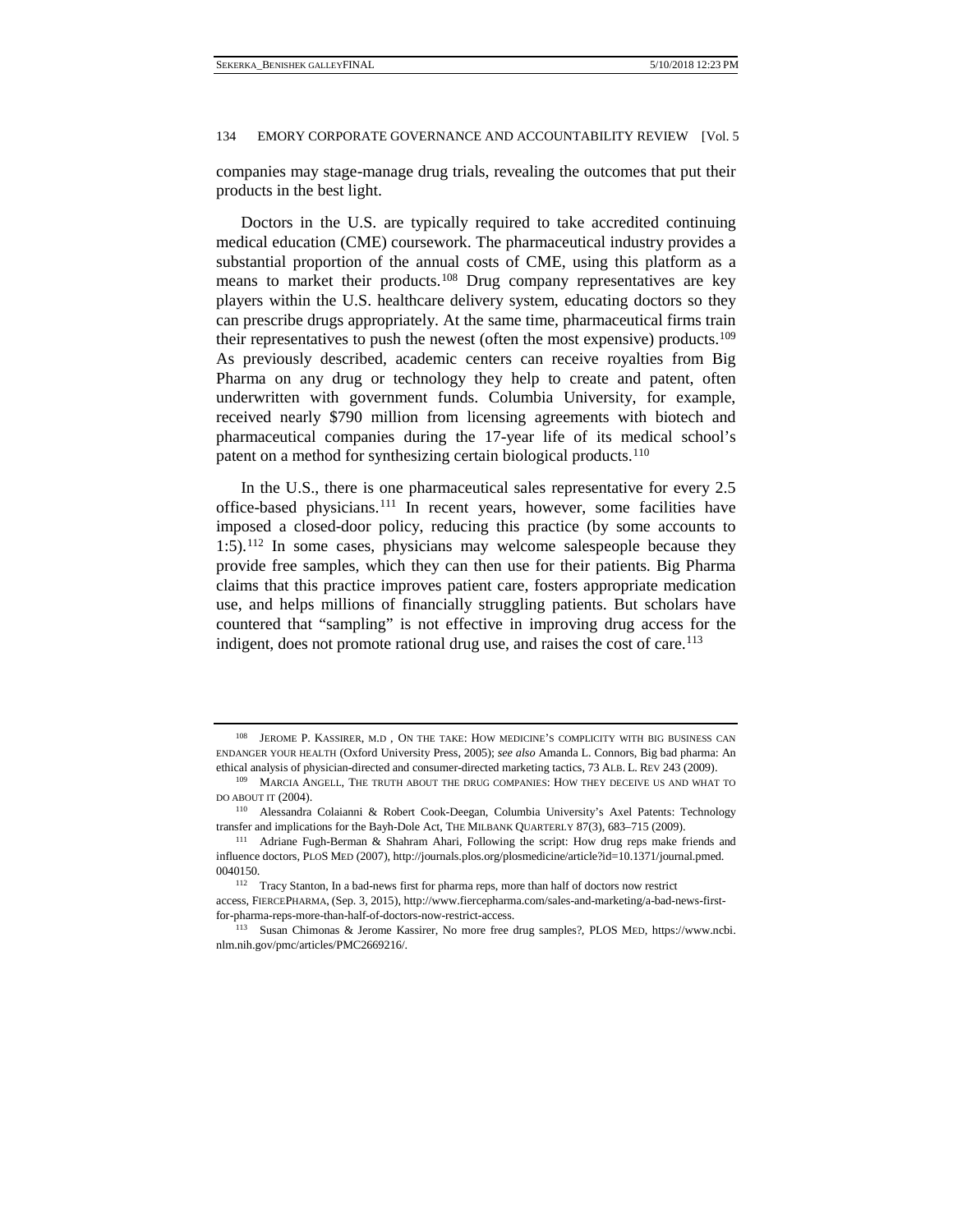Also troubling is that healthcare professionals are continuously encouraged to resolve patients' concerns by prescribing medications. Given the pressure to see more patients in less time, the system pushes physicians to provide quick prescription-driven remedies. As a result of DTCPAs, consumers' can be psychologically manipulated and there is a greater likelihood for doctors to inappropriately prescribe certain drugs.<sup>[114](#page-23-0)</sup> Pharmaceutical companies also sponsor symposia and medical conventions, offering medical practitioners opportunities to extend their education. These events often include free travel and other benefits, making it difficult to be anything but favorably inclined towards the sponsoring firms that help subsidize them. In medical schools, preceptors, teachers, department chairs, and deans may sit on drug companies' boards of directors. Money from Big Pharma also supports educational programming within many medical schools and teaching hospitals. Company reps can gain access to doctors in these settings and promote their wares.[115](#page-23-1) This serves to reinforce a drug-intensive style of practice.

## V. MOVING FORWARD

It has been a decade since Hirsch called for pharmaceutical firms to adopt a system of corporate social responsibility.<sup>[116](#page-23-2)</sup> He urged leaders to recognize and protect stakeholders, prompting a shift from the bottom line model to one that inculcates ethics and human rights. But years later, Big Pharma is still largely driven by providing fiduciary gains to shareholders and corporate executives. Its profound focus on self-interest places in question how much of what it does actually benefits society. Over the past several decades, the pharmaceutical industry has generally become a marketing machine to sell drugs that generate the ultimate highest profit potential. As Big Pharma wields its power within the U.S. Congress, FDA, academic medical centers, and within the medical profession itself, patients are likely to find themselves confused, frustrated about options, and without recourse.

More recently, consumers are now experiencing huge pricing variations for the exact same drugs. A study in April of 2018 by *Consumer Reports* suggests that pharmacies are now imposing their own price increases, without notice to consumers. In comparing what it would cost (retail cash prices for a one-month

<span id="page-23-0"></span><sup>114</sup> Elizabeth C. Melby, The Psychological Manipulation of the Consumer-Patient Population Through Direct-to-Consumer Prescription Drug Advertising, 5 SCHOLAR 325 (2002).

<span id="page-23-1"></span><sup>115</sup> MARCIA ANGELL, THE TRUTH ABOUT THE DRUG COMPANIES: HOW THEY DECEIVE US AND WHAT TO DO ABOUT IT (2004).

<span id="page-23-2"></span><sup>116</sup> Hirsch, M. L. (2008). Side effects of corporate greed: Pharmaceutical companies need a dose of corporate social responsibility. Minn. JL Sci. & Tech., 9, 607.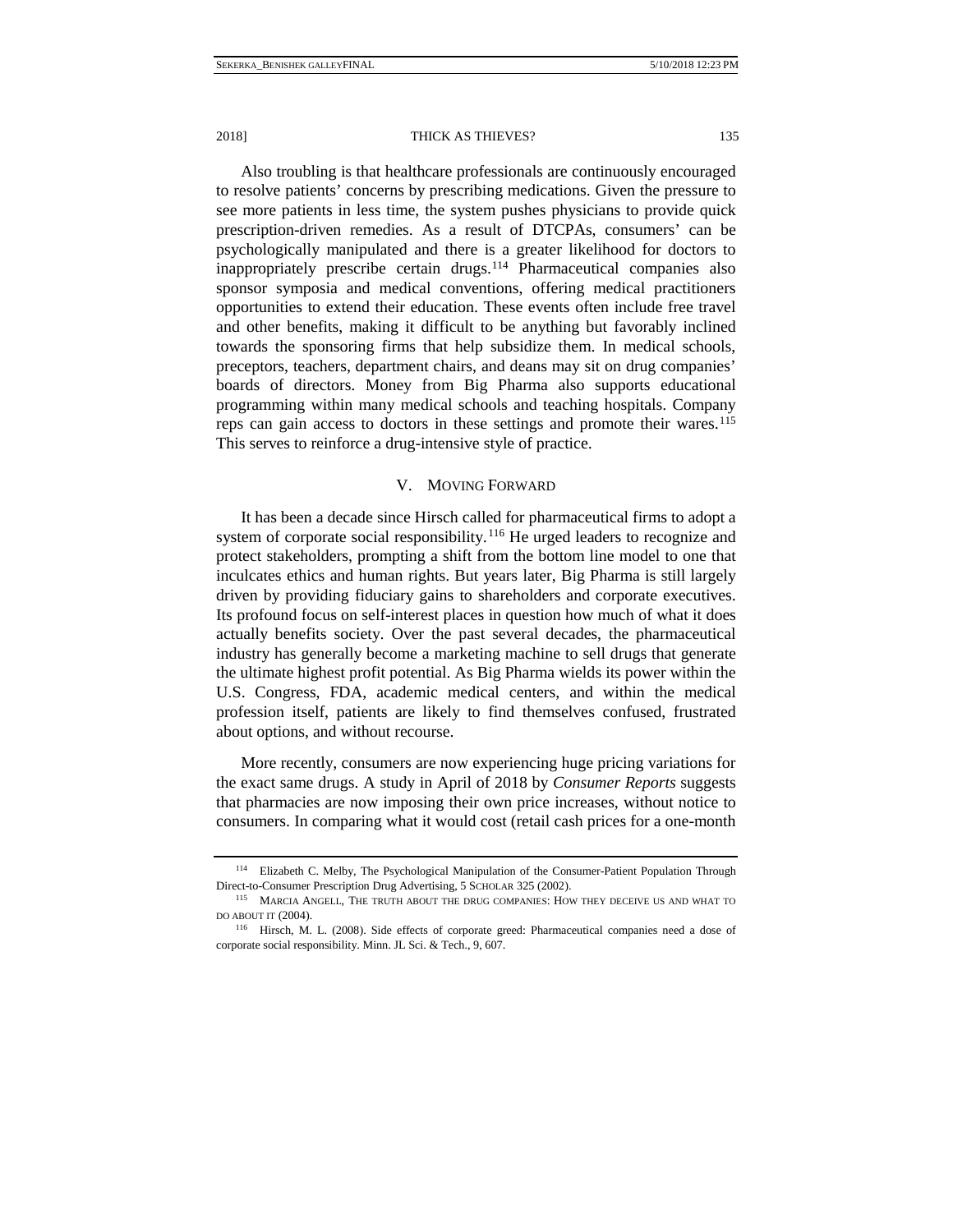supply of five commonly prescribed drugs, the range in prices was stunning. All five drugs were only \$66 when purchased at the online pharmacy HealthWarehouse.com, \$105 when purchased at Costco. The two highestpriced national retailers—CVS and Rite Aid—had prices closer to \$900 for the very same drugs.[117](#page-24-0) What adds to the distressing nature of this practice is that when a consumer uses their insurance, they may now be told that certain drugs are no longer covered by their insurance, and shocked to see what used to be \$10 is now much more (in this cast \$60) (first author personal experience at CVS, April 1, 2018). In fact, taking this exact same prescription to another drugstore that day (in this case, Walgreen's), produced an approved co-pay amount of \$10 (i.e., the insurance did cover it). This lack of transparency includes bizarre rationales by drugstores, based on whether or not they received a coupon for the drug, from the manufacturer. At this point, consumers literally have to shop around to find where their co-pays will be honored and to find the best prices for their prescriptions. This may include resorting to crossing borders, literally or via the Internet to procure cheaper medicine. [In largess, it is typically considered to be illegal for citizens to](http://www.fda.gov/AboutFDA/Transparency/Basics/ucm194904.htm)  [import prescription drugs](http://www.fda.gov/AboutFDA/Transparency/Basics/ucm194904.htm) into the U.S. And the Food and Drug Administration says:

Medicine bought from foreign sources, such as from Internet sellers, from businesses that offer to buy foreign medicine for you, or during trips outside the United States, may not be safe or effective. These medicines are illegal and may present health risks, and FDA cannot ensure the safety, efficacy and quality of medicine from these sources. FDA cannot help consumers who have problems with medicine obtained from outside U.S. regulation and oversight.<sup>[118](#page-24-1)</sup>

As consumers continue to navigate this opaque and continuously changing market, the cost and complexities of drug discovery continue to increase. This is causing Big Pharma to shift from the development of medicine that targets short-course therapies for acute diseases to the long-term treatment of chronic conditions. And, despite a growing clinical need, there is a disturbing lack of investment in producing novel antibacterial agents. Drug options for treatment of infections have become increasingly limited, as antimicrobial resistance becomes increasingly robust. Generic antibiotics are in short supply, and the development of new antibiotics has been severely curtailed. Only four large

<span id="page-24-0"></span><sup>117</sup> Lisa L. Gill, Shop Around for Lower Drug Price, Consumer Report (Apr. 5, 2018), https://www.consumerreports.org/drug-prices/shop-around-for-better-drug-prices/.

<span id="page-24-1"></span><sup>118</sup> Dan Mangan, Patients Cross Borders for Online Deals on Medications, CNBC (May 23, 2014, 11:54 AM), https://www.cnbc.com/2014/05/23/patients-cross-borders-for-online-deals-on-medications.html.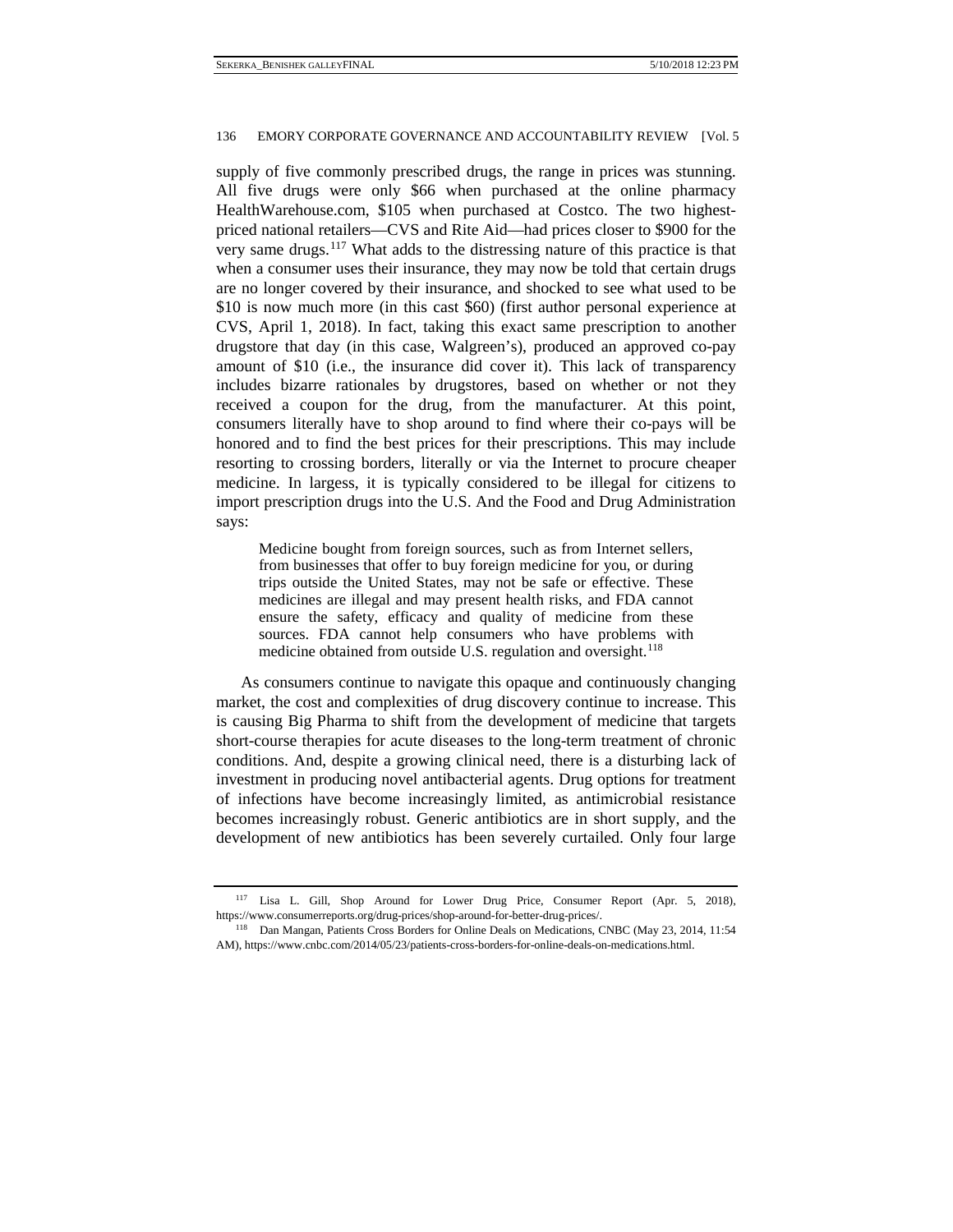pharmaceutical companies with antibiotic research programs remained in existence in 2002. As reported by Pew Research in 2016:

New discoveries dropped precipitously from the 1980s onward. As a result, the development of antibiotics has declined, with new FDA approvals for these drugs falling from 29 during the 1980s to nine in the first decade of the 2000s. All antibiotics approved for use in patients today are derived from a limited number of types, or classes, of antibiotics that were discovered by the mid-1980s. This is even more concerning than the decline of drug approvals because resistance to one antibiotic often leads to resistance to multiple antibiotics within the same class. Faced with poor discovery prospects and diminishing returns on investment, major drug companies have cut back or pulled out of antibiotic research altogether. This has left much of the remaining discovery work to small, "pre-revenue" companies with no products on the market and limited budgets and R&D capacity. Most industry antibiotic development programs are primarily focused on modifying existing classes of drugs discovered decades ago to circumvent bacterial resistance and better target difficult-to-treat infections. Though essential, such incremental advances are not likely to meet the looming public health challenge of antibiotic resistance in the long term. $119$ 

Pharmaceutical companies face a paradox wherein federal agencies call for antibiotic development even as other federal agencies enact policies limiting the appeal of that very development.<sup>[120](#page-25-1)</sup>

Critics from the medical stakeholder community claim there is insufficient science guiding pharmaceutical business decisions and that financial incentives go in the wrong direction. Big Pharma wants consumers to take a pill every day for the rest of their lives. Therefore, they invest in new forms of birth control, cholesterol blockers, and antidepressants that dominate the market. Meanwhile, vaccines have become scarce. Big Pharma and its university partners have been charged with paying little attention to salient issues of public health, and focusing instead on products expected to maximize profits. Critics underscore how Big Pharma has grossly subordinated patient needs in

<span id="page-25-0"></span><sup>119</sup> Susan K. Urahn et al., A Scientific Roadmap for Antibiotic Discovery: A Sustained and Robust Pipeline of New Antibacterial Drugs and Therapies is Critical to Preserve Public Health, The Pew Charitable Trusts (May, 2016), http://www.pewtrusts.org/~/media/assets/2016/05/ascientificroadmapforantibiotic discovery.pdf.

<span id="page-25-1"></span><sup>120</sup> Richard J. Fair et al., Antibiotics and Bacterial Resistance in the 21st Century, Perspectives in Medicinal Chemistry, 6, 25 (2014).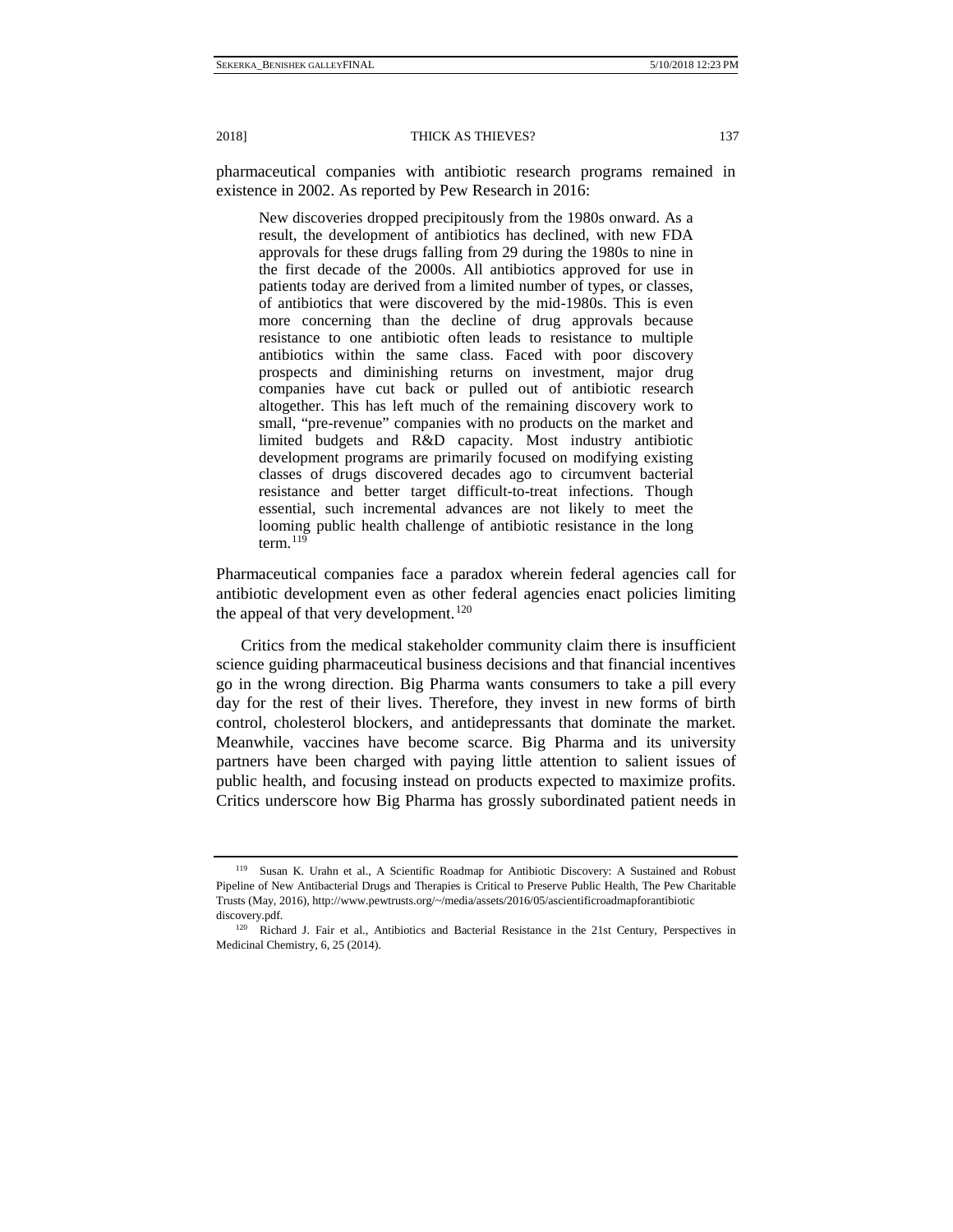favor of its own investment returns.<sup>[121](#page-26-0)</sup> Allen Frances, Chair of the DSM-IV Task Force, warns that the gradual mislabeling of everyday problems as illness has toxic implications for individuals and society: stigmatizing people, introducing them to potentially harmful medications, misallocating medical resources, and draining the budgets of families and the nation. Wellness has been shifted away from our own naturally resilient and self-healing capacity, into the hands of Big Pharma, who reap multi-billion-dollar profits at citizens' expense.<sup>[122](#page-26-1)</sup>

Big Pharma presents a disturbing ironic reality: the industry offers lifesaving health benefits, and yet remains one of the least trusted. The reality is that "some of the largest drug companies in the world—the one's that we rely on for life saving treatments—are convicted criminals."[123](#page-26-2) Are regulators enablers? Or, perhaps worse still, are they complicit in questionable or ethically unsound activities as a result of being driven by self-serving motives? Working to untie and address this Gordian knot of interrelated profiteering and motivated special interests will require increased stakeholder engagement and government activism. U.S. Senator Bernie Sanders (I-VT) asserts that "people must be prepared to stand up to powerful special interests like the pharmaceutical industry and like Wall Street."[124](#page-26-3) Before taking office, President Donald Trump said the pharmaceutical industry was "getting away with murder," and vowed to do something about it.<sup>[125](#page-26-4)</sup> The reality to date, however, is that Big Pharma has the power to continue to dictate the pricing of drugs in the U.S., where our legal platform continues to offer incentives for firms to extract exorbitant prices. Traditional common law remedies have not resulted in deterrence[.126](#page-26-5)

<span id="page-26-0"></span><sup>&</sup>lt;sup>121</sup> Marcia Angell, The Truth About the Drug Companies: How They Deceive Us and What to do About It, (2014). 122 Allen Frances, Saving Normal: An Insider's Revolt against Out-of-control Psychiatric Diagnosis,

<span id="page-26-1"></span>DSM-5, Big Pharma and the Medicalization of Ordinary Life, Psychotherapy in Australia, 19(3), 14 (2013).<br><sup>123</sup> Reuben A. Guttman, A Practitioner's View of Institutional Corruption Through the Lens of the

<span id="page-26-2"></span>Health Care System: An Essay, 5 EMORY CORP. GOVERNANCE AND ACCOUNTABILITY REV. 4 (2018), available at http://law.emory.edu/ecgar/\_documents/volumes/5/1/guttman.pdf.

<span id="page-26-3"></span><sup>&</sup>lt;sup>124</sup> Deirdre Fulton, Sanders Tackles Drug Pricing (Again), This Time with Help from Big-Pharma Dems, Common Dreams (Feb. 28, 2017), https://www.commondreams.org/news/2017/02/28/sanders-tackles-drugpricing-again-time-help-big-pharma-dems (last visited Apr. 23, 2018).<br><sup>125</sup> Caroline Humer et al., Trump Says Pharma 'Getting Away with Murder,' Stocks Slide, Reuters (Jan.

<span id="page-26-4"></span><sup>11, 2017, 12:07</sup> PM), http://www.reuters.com/article/us-usa-trump-drugpricing-idUSKBN14V24J. 126 Paul J. Zwier at al., A Failure of Remedies: The Case of Big Pharma (An Essay), 3 EMORY CORP.

<span id="page-26-5"></span>GOVERNANCE AND ACCOUNTABILITY REV. 2, available at http://law.emory.edu/ecgar/content/volume-3/issue-2/essays/failure-remedies-case-big-pharma.html.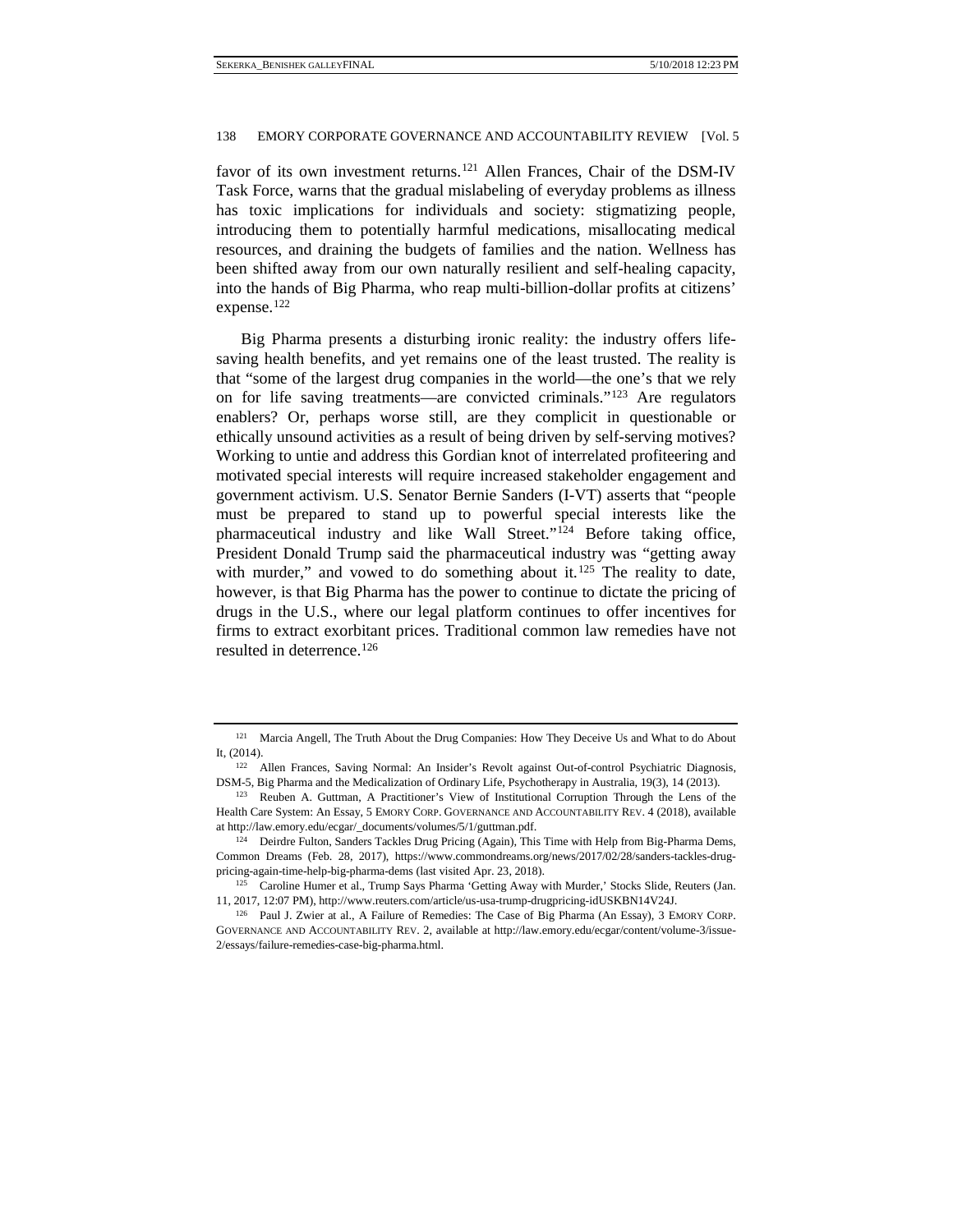2018] THICK AS THIEVES? 139

Despite public knowledge of Big Pharma's self-serving practices, pharmaceutical companies claim that their mission is to benefit people. Reformers call for restructuring the industry itself, so that it remains grounded in science but is genuinely motivated to provide safe and effective drugs for the public. Accomplishing this aim will require protracted and sustained citizen and stakeholder engagement, demonstrated via a determined commitment to prompt reflection, informed dialogue, and bipartisan reform. To create systemic change, fresh ideas need to be explored. One plan for tackling the expensive limited access to drugs has emerged from the medical community. The idea is for the U.S. federal government to buy pharmaceutical firms outright, rather than buying the drugs themselves.<sup>[127](#page-27-0)</sup>

For example, according to the Center for Disease Control and Prevention, Hepatitis C [kills more Americans](https://www.cdc.gov/media/releases/2016/p0504-hepc-mortality.html) than any other infectious disease and often leads to a need for liver transplants.<sup>[128](#page-27-1)</sup> Gilead Sciences Inc. makes Sovaldi and Harvoni, the two drugs that can swiftly cure this disease, but sells them at prices so high that few can afford them (a 12-week course is  $$84,000$ ).<sup>129</sup> States restrict their use, telling patients they are not sick enough to justify the cost. The drugs consistently eradicate the virus, which has infected an estimated 2.7 to 3.3 million people in America.<sup>[130](#page-27-3)</sup> Buying the company instead of the drugs would cut the cost of treatment by almost two-thirds. The government could then sell the firm itself, but sustain the drug rights. Doing so would cut the cost of treatment, stop the disease from spreading, and reduce the number of liver transplants needed.

The idea of having the government purchase corporate shares at full price on the open market may seem far-fetched. But it represents the kind of transformational thinking that might help to promote deep change. Experts say that if the federal government treated illnesses as public health issues, rather than as Medicaid budget problems, innovative ideas like this one would be

<span id="page-27-0"></span>Alison Kodjak, Should the U.S. Government Buy a Drug Company to Save Money?, Health News from NPR (Mar. 17, 2017 at 3:49 PM), *available at* http://www.npr.org/sections/health-shots/2017/03/ 17/520430944/should-the-u-s-government-buy-a-drug-company-to-save-money. 128 Centers for Disease Control and Prevention, Hepatitis C Kills More Americans than Any Other

<span id="page-27-1"></span>Infectious Disease, CDC Newsroom (May 4, 2016), *available at* https://www.cdc.gov/media/releases/2016/ p0504-hepc-mortality.html. 129 Andrew Pollack, Harvoni, a Hepatitis C drug from Gilead, wins F.D.A. approval, New York Times

<span id="page-27-2"></span><sup>(</sup>Oct. 10, 2014), https://www.nytimes.com/2014/10/11/business/harvoni-a-hepatitis-c-drug-from-gilead-winsfda-approval.html.

<span id="page-27-3"></span><sup>130</sup> Alison Kodjak, Should the U.S. Government Buy a Drug Company to Save Money?, Health News from NPR (Mar. 17, 2017, 3:49 PM), http://www.npr.org/sections/health-shots/2017/03/17/520430944/shouldthe-u-s-government-buy-a-drug-company-to-save-money.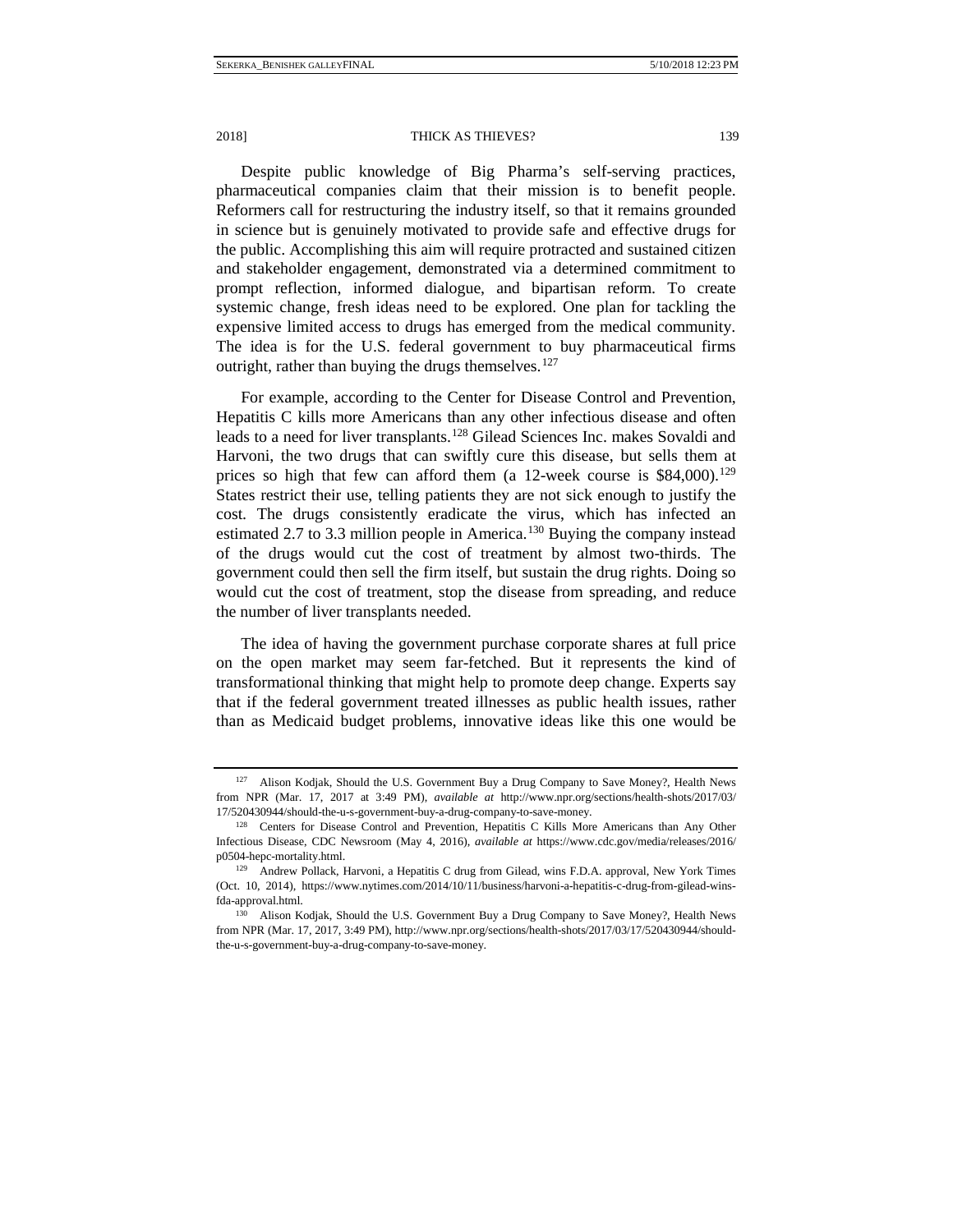more likely to emerge.<sup>[131](#page-28-0)</sup> They argue that the government needs to focus explicitly on curing and saving patients, and to move away from reinforcing practices such as prescription-based care and drug dependency, which benefit the industry but harm citizens. Manufacturers and suppliers need to co-create stakeholder codes of conduct that reduce or eliminate DTCPA and reflect increasing efforts to support and enhance public awareness of disease prevention and management. Executives leading Big Pharma firms must be held accountable; liable for the misconduct they participate in, enable, or turn a blind eye toward. Prosecutors need to be able to exact penalties that are potent enough to affect corporate behavior, such as fines that involve garnishing 15% of a firm's annual profits and executive compensation and benefits. Some suggest that Big Pharma be regulated like public utilities.<sup>[132](#page-28-1)</sup> If the government regulated drug pricing, as it does for electricity, it would likely prompt competition between companies and drive prices lower, benefiting all, including government programs.

The convergence of IT and healthcare is another path that might prompt a shift in the Big Pharma model. Big data, apps, and mobile health are starting to transform healthcare and diagnostics in a significant way, with Apple and Google acting as steadfast disruptive catalysts. Medicines paired with companion diagnostics may be an increasingly leveraged strategy to gain market access. At present, AstraZeneca, Roche, Novartis and Sanofi are progressing as much as 60–80% of their clinical portfolios with companion diagnostics.[133](#page-28-2) In the era of personalized and precision medicines, this strategy will likely translate into medicines accompanied with apps or wearable devices that help patients monitor key parameters and manage their diseases. How big pharma adapts to this 'beyond-the-pill' model will be an interesting development during the next decade.<sup>[134](#page-28-3)</sup>

In broader terms, academic institutions need to educate the next generation of business leaders to view social responsibility and governance as key components in the calculation of value and profit. It is not enough to increase the value of corporate stock in the short term. Firms must incorporate a stakeholder perspective, accompanied by a longer-term profit horizon. Perhaps

<span id="page-28-0"></span><sup>&</sup>lt;sup>131</sup> Diane Calmus, The Long-term Care Financing Crisis, The Heritage Foundation (Feb. 6, 2013), http://www.heritage.org/health-care-reform/report/the-long-term-care-financing-crisis.

<span id="page-28-1"></span><sup>132</sup> Rosa Ahn et al., Financial Ties of Principal Investigators and Randomized Controlled Trial Outcomes: Cross Sectional Study, BRITISH MEDICAL J. 356 (Jan. 17, 2017). 133 Ajay Gautam et al., The Changing Model of Big Pharma: Impact of Key Trends, 21 DRUG

<span id="page-28-3"></span><span id="page-28-2"></span>DISCOVERY TODAY, 379-384 (Mar. 2016). 134 *Id.*